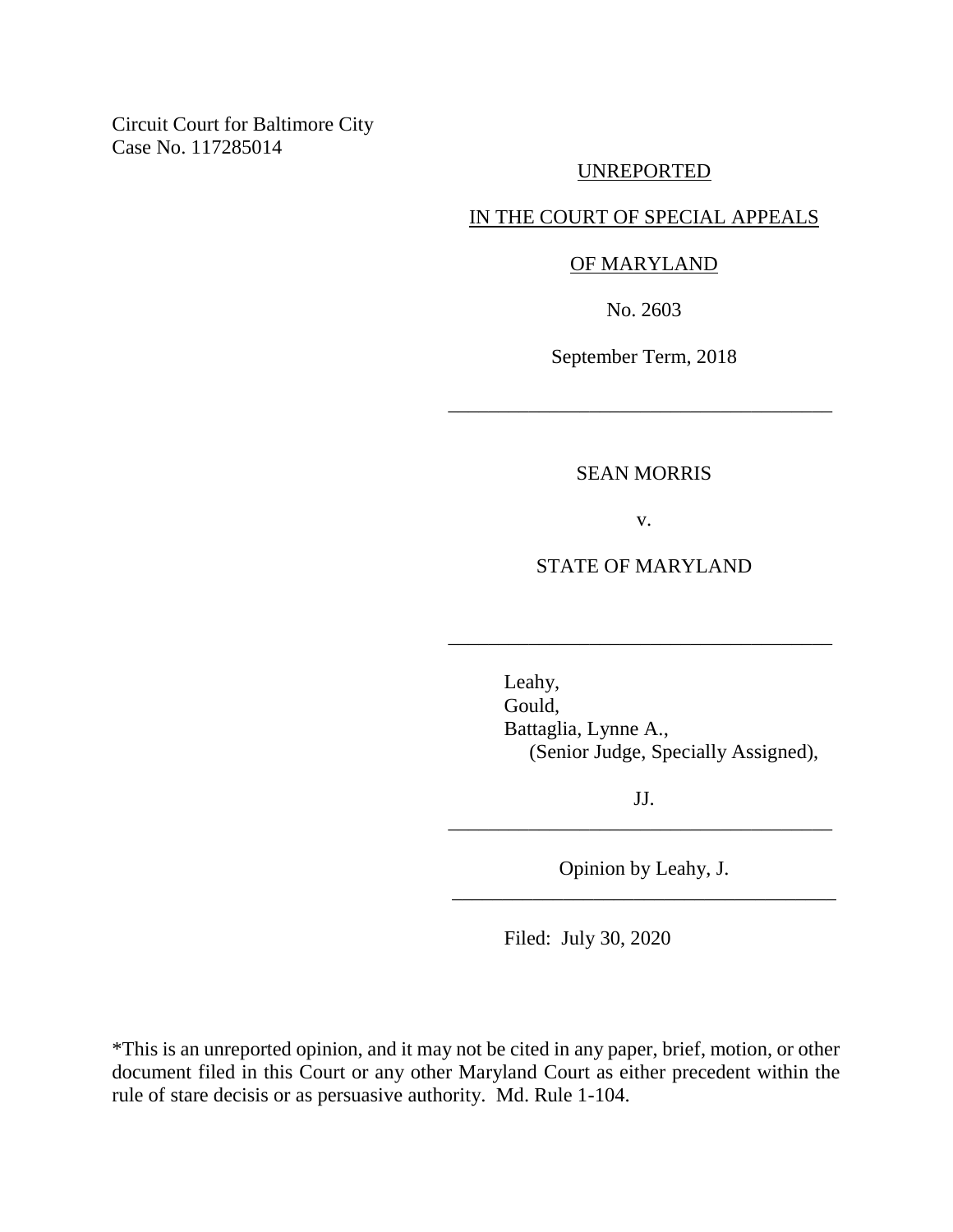On the afternoon of August 30, 2017, Troy Gladney<sup>1</sup> was fatally shot eight times in Edmonson Village, a residential neighborhood in Baltimore City. After hearing eyewitness testimony and viewing surveillance camera footage from the area, a jury in the Circuit Court for Baltimore City convicted Sean Morris, appellant, of first degree murder, using a firearm in the commission of a crime of violence, wearing and carrying a handgun, reckless endangerment, and possessing a prohibited firearm after a disqualifying conviction. At Mr. Morris's subsequent sentencing hearing, the court imposed a life sentence plus a consecutive term of thirty-five years.

Mr. Morris timely appealed and presents three questions for our review, which we have reordered:

- 1. "Did the court err in admitting testimony about witnesses' fear of Appellant?"
- 2. "Did the court err in refusing to admit evidence regarding a witness's mental condition?"
- 3. "Did the prosecutor engage in improper closing argument requiring reversal?"

Because we conclude that the court erred in admitting testimony that witnesses were afraid, and that the error was not harmless, we reverse Mr. Morris's convictions and remand for a new trial. We will address the second question to provide guidance on remand; however, in light of our decision to reverse, we need not reach Mr. Morris's last question.

 $\overline{a}$ 

 $1$  At various points in the transcript Mr. Gladney is mistakenly referred to as Mr. Gladden.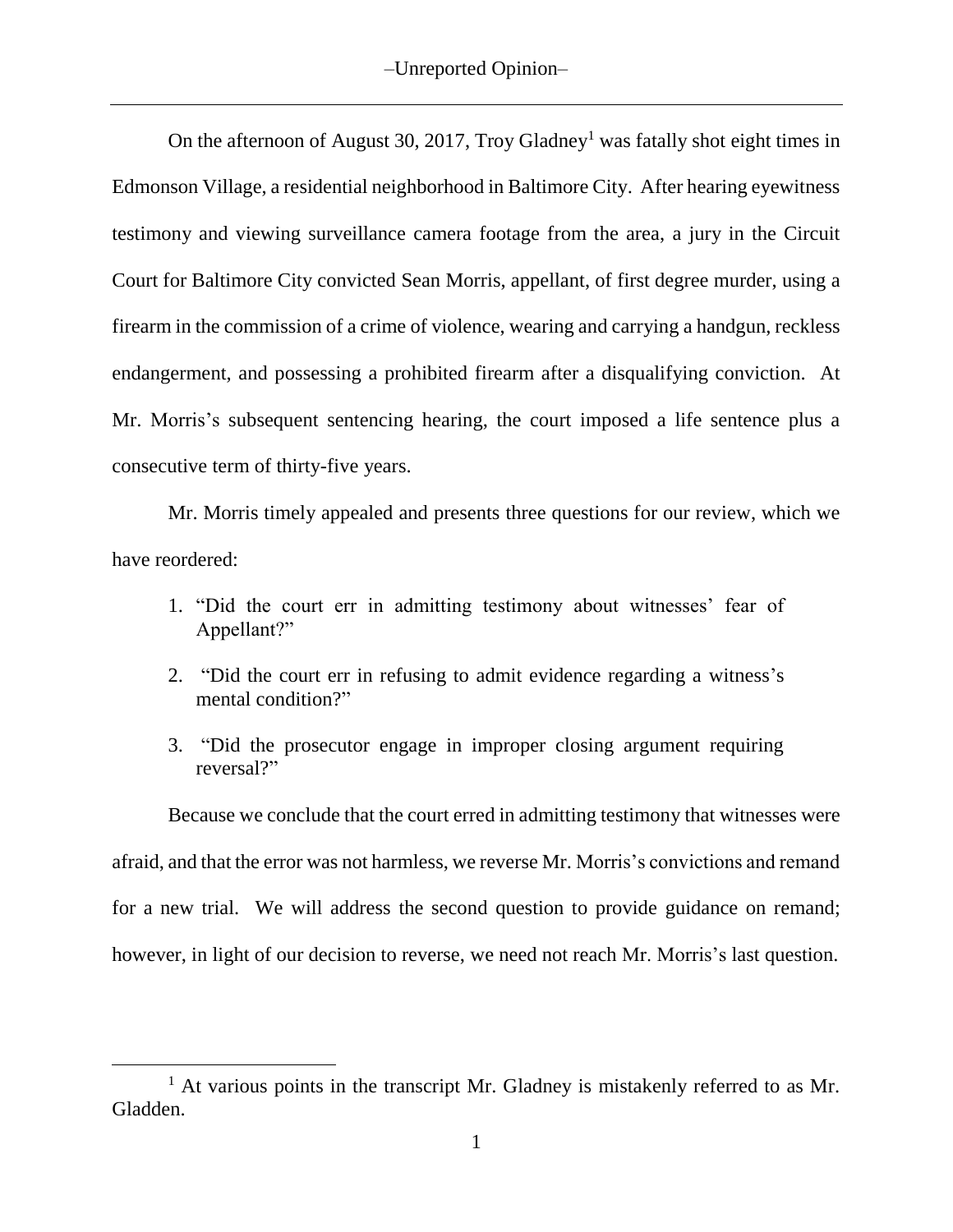### **BACKGROUND**

Our summary of the record from Morris's trial in June 2018 provides background for our discussion of the issues rather than a comprehensive review of the evidence presented. At trial the State presented an eyewitness and circumstantial evidence to corroborate his testimony that after Mr. Morris greeted Mr. Gladney in full view of neighbors on the 700 block of Kevin Road, Mr. Morris shot Mr. Gladney multiple times in the head and back.

Jarmel Wesley<sup>2</sup> testified that, on the day of the shooting, he and a group of others were gathered on a front porch on Woodington Road, overlooking the intersection where Cranston Avenue becomes Kevin Road.<sup>3</sup> Troy Gladney, whom Mr. Wesley knew as "Ping" from growing "up in the same neighborhood" was standing within sight "closer to the street." Mr. Wesley saw Mr. Morris, whom he knew as "Diesel," walk past, greet a couple people that he knew, and then walk toward the corner store on Cranston Avenue. A little later, Mr. Wesley saw Mr. Morris on the street a "second time" and observed that he "went straight to Ping. He went straight towards Troy." Mr. Wesley related that "[t]he next thing I know, I just hear shots right in the area where. . . Ping was at in the middle of

 $\overline{a}$ 

<sup>&</sup>lt;sup>2</sup> Although Mr. Wesley's first name is spelled differently at various points in the record, we shall use the spelling "Jarmel" as found in the transcript from his interview with police.

<sup>&</sup>lt;sup>3</sup> As shown in the State's exhibits, Cranston Avenue crosses Woodington Road and becomes Kevin Road on the west side of Woodington.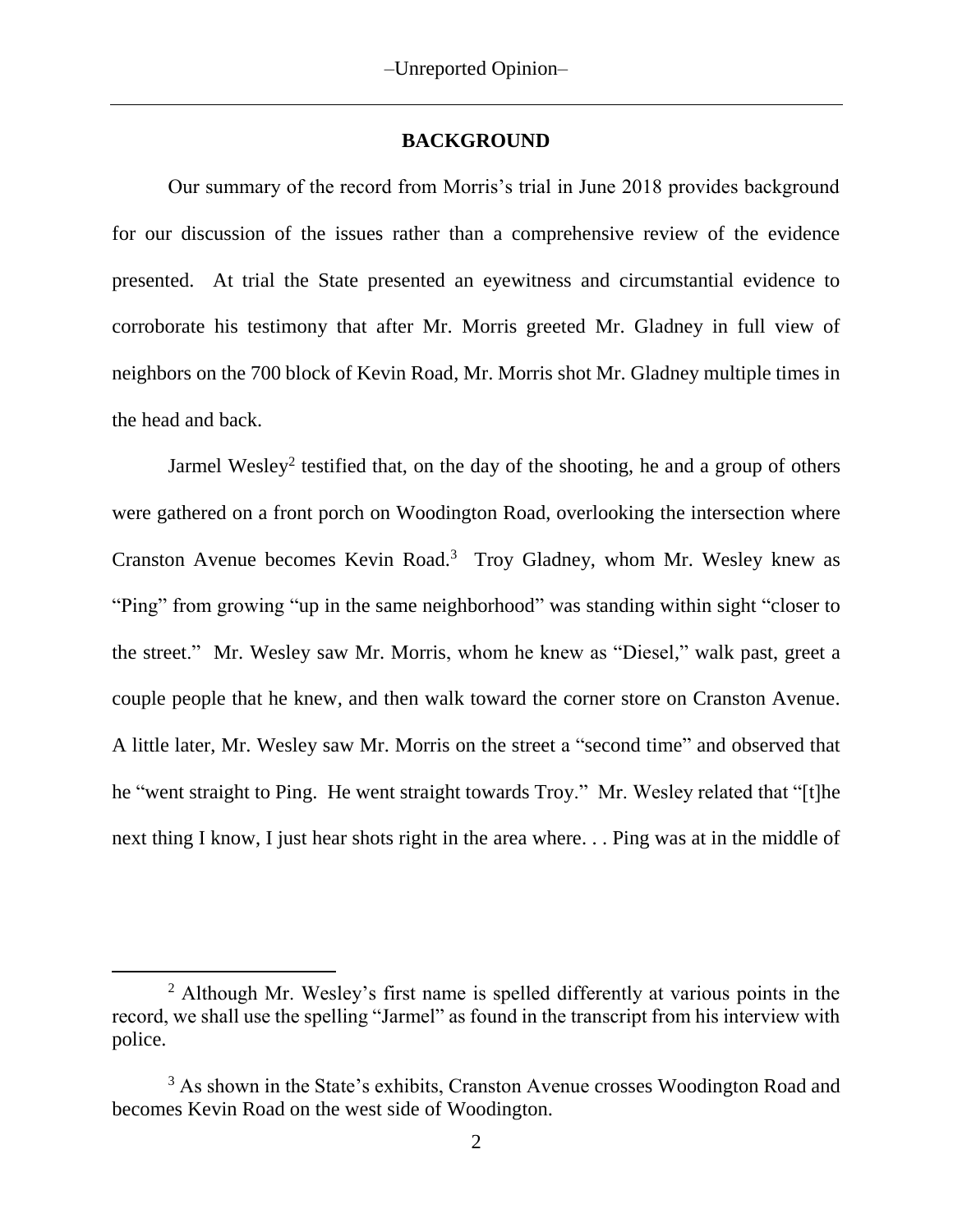the street. I just heard shots." Then Mr. Wesley saw Mr. Morris shoot Ping, who was lying on the ground.

Mr. Wesley did not tell the police, who were on the scene, what he saw because Mr. Morris was also in the crowd gathered there. According to Mr. Wesley, Mr. Morris had seen him, and Mr. Wesley "was nervous . . . more nervous or scared." Instead, on September 2, while out of Mr. Morris's sight, Mr. Wesley went to the police station and gave a statement about the shooting. In a photo array conducted on September 5, 2017, Mr. Wesley identified Mr. Morris as the person who killed Mr. Gladney.

Eddie Lange<sup>4</sup> testified that he grew up on Kevin Road in Edmondson Village near Mr. Morris, whom he called "Deez" or "Diesel." On the day of the shooting, Mr. Lange went to Edmonson Village to buy "the butes, Symboxin strips[,]"<sup>5</sup> from Mr. Morris. After Mr. Lange pulled over and got out of his car on Wildwood Parkway, the two talked briefly. According to Mr. Lange, Mr. Morris appeared "agitated and was in a rush." Mr. Lange testified, "And then I asked him what was wrong with him? He looked mad. He said, I'm about to go over there and kill one of these mother fuckers." Mr. Lange did not "think that much into" the statement and got back into his car, while Mr. Morris "walked off" in the opposite direction from where he lived, heading towards Woodridge and "[t]owards Kevin Road."

<sup>&</sup>lt;sup>4</sup> Although Eddie Lange's last name is spelled "Lang" in the trial transcripts, we shall use the spelling "Lange" as found in the transcript from his interview with police.

<sup>&</sup>lt;sup>5</sup> "Symboxin" seems to be a misspelling of the drug "Suboxone," which is available as "strips."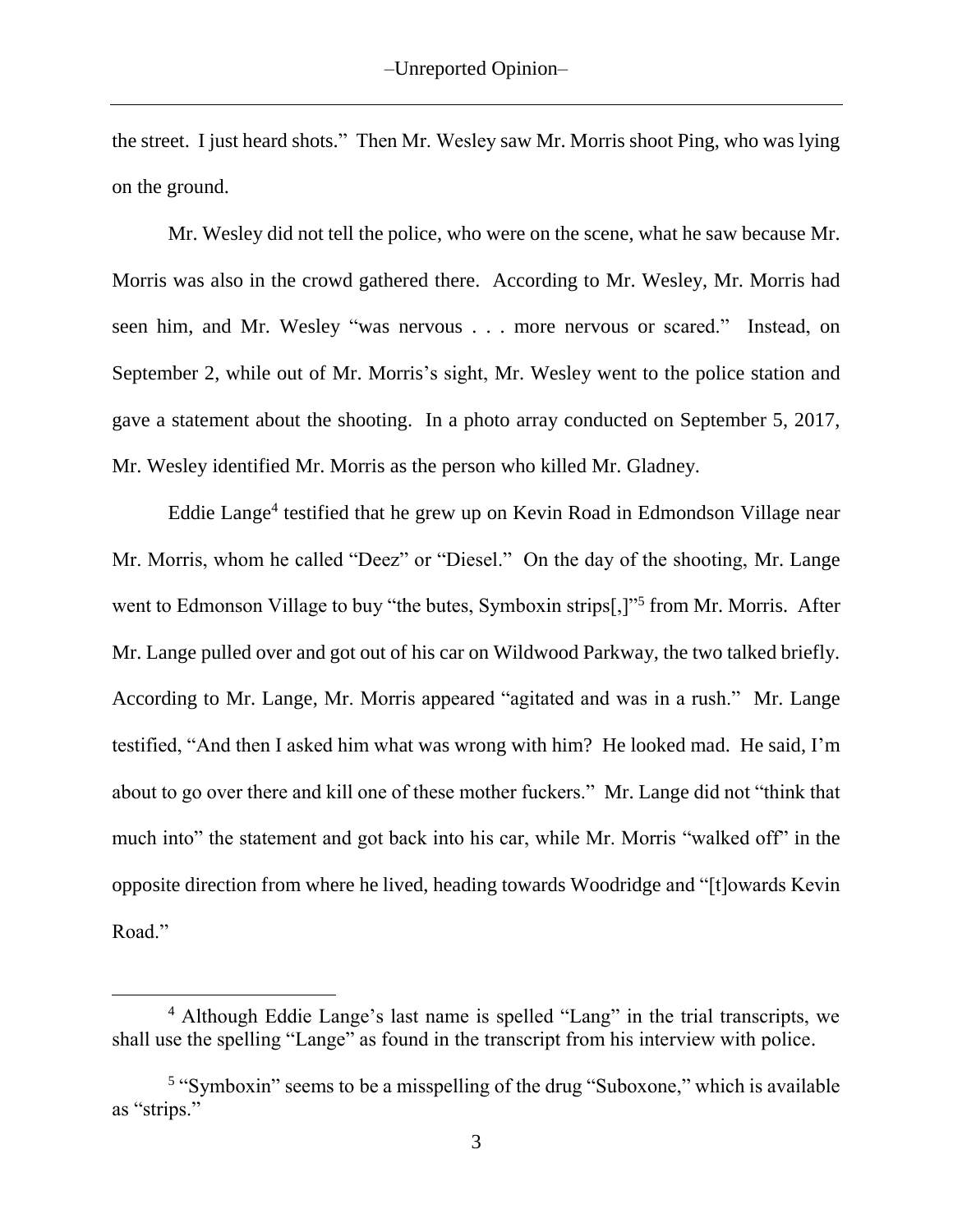After Mr. Lange dropped off his purchase about "a half a block" away, he stopped his car again on Cranston Avenue, to talk to his "home girl." They soon "heard gunshots go off" but were "far enough away to know that it wasn't right where" they were. When Mr. Lange drove on, he saw "Deez running back down Woodridge[,]" in the direction of his home.

Mr. Lange contacted the Homicide Unit of the Baltimore City Police Department, on September 6, 2017, and offered to provide information about the shooting. On September 13, 2017, Mr. Lange voluntarily met with the investigating officers. In doubleblind photo arrays conducted that same day, Mr. Lange identified two different photographs as Mr. Morris.<sup>6</sup> In addition, Mr. Lange identified Mr. Morris in a still photo taken from surveillance footage obtained from "the Cranston store," which has an address of 801 Woodington Road and is located at the corner of Cranston Avenue, within sight of the murder scene.

The State presented surveillance video footage and images from two stores in the area, in an attempt to corroborate the testimony of Mr. Lange and Mr. Wesley. Baltimore City Homicide Detective Michael Vodarick, who responded to the scene of the crime, confirmed that the "801 Video" was from the "Cranston store" at 801 Woodington Road, which was within sight of where the shooting occurred. The "823 Video" was from 823 Woodington Road, which was one block away from the intersection where Mr. Gladney

 $\overline{a}$ 

<sup>&</sup>lt;sup>6</sup> Mr. Lange first selected a mistakenly-included photo of Mr. Morris's younger brother, saying that it looked "like it was a younger picture."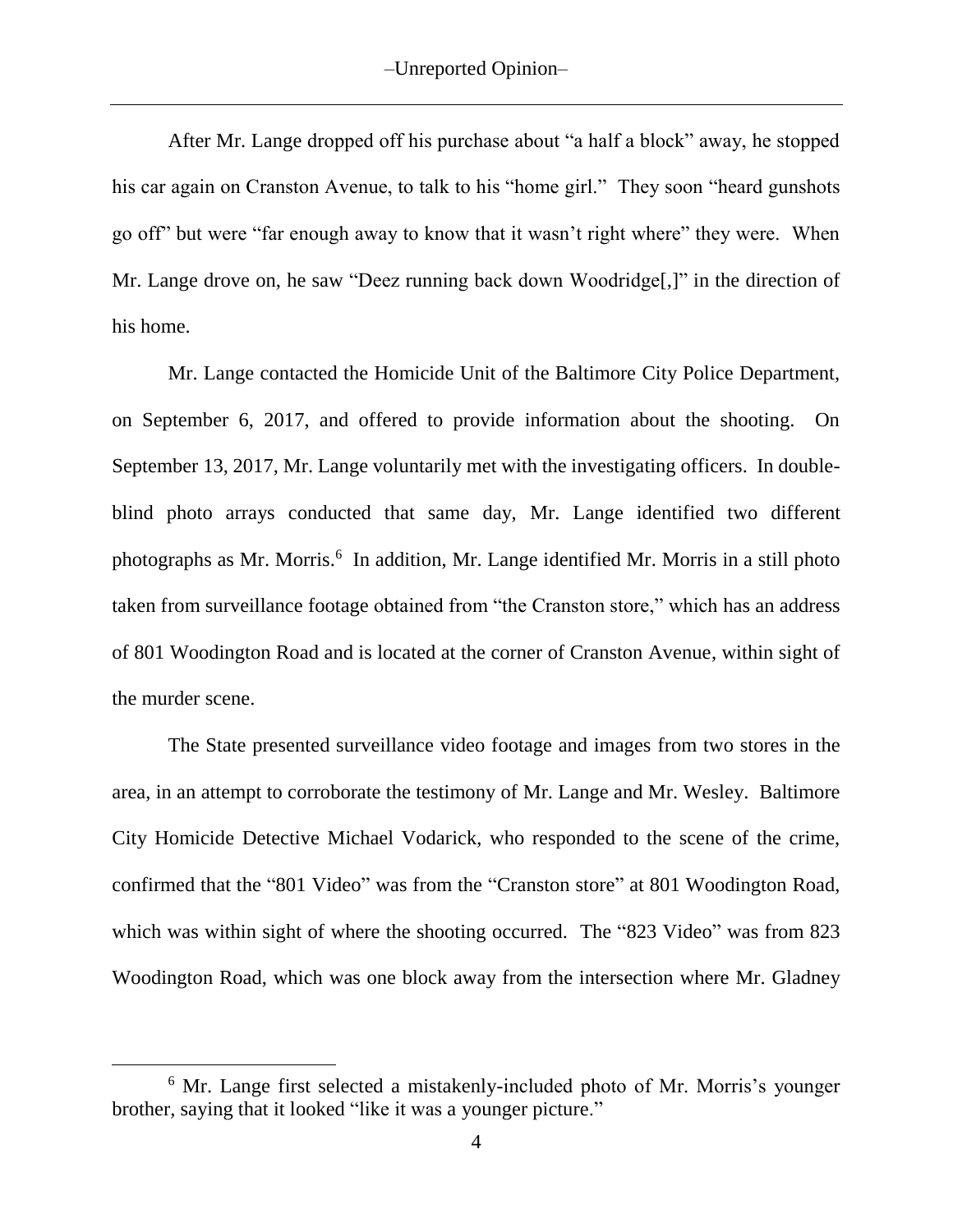was murdered. When shown a still from the 823 Video, Mr. Lange had identified the person in that video as "Sean Morris, 'Diesel.'" About a minute later, at 1:53 p.m., the 823 Video showed "[p]eople running," which helped Detective Vodarick understand where the murder occurred. Another minute later, at 1:54 p.m., Detective Vodarick received the first call to respond to the shooting.

We shall add material from the record in our discussion of the issues raised by Mr. Morris.

## **DISCUSSION**

### **I.**

### **Testimony About Witnesses' Fear of Testifying**

Mr. Morris contends that the trial court erred in admitting testimony by Mr. Lange and Mr. Wesley about their fear of Mr. Morris. Before setting out the parties' arguments in further detail, a review of the relevant portions of the record is necessary to provide context.

### **A. The Record**

During the direct testimony of Eddie Lange, the State asked about his concerns in testifying:

## [THE STATE]: **Did there come a point when you were afraid to speak about this incident?**

[DEFENSE COUNSEL]: Objection.

THE COURT: Overruled.

[MR. LANGE]: **Yeah, I was nervous about it. . . .**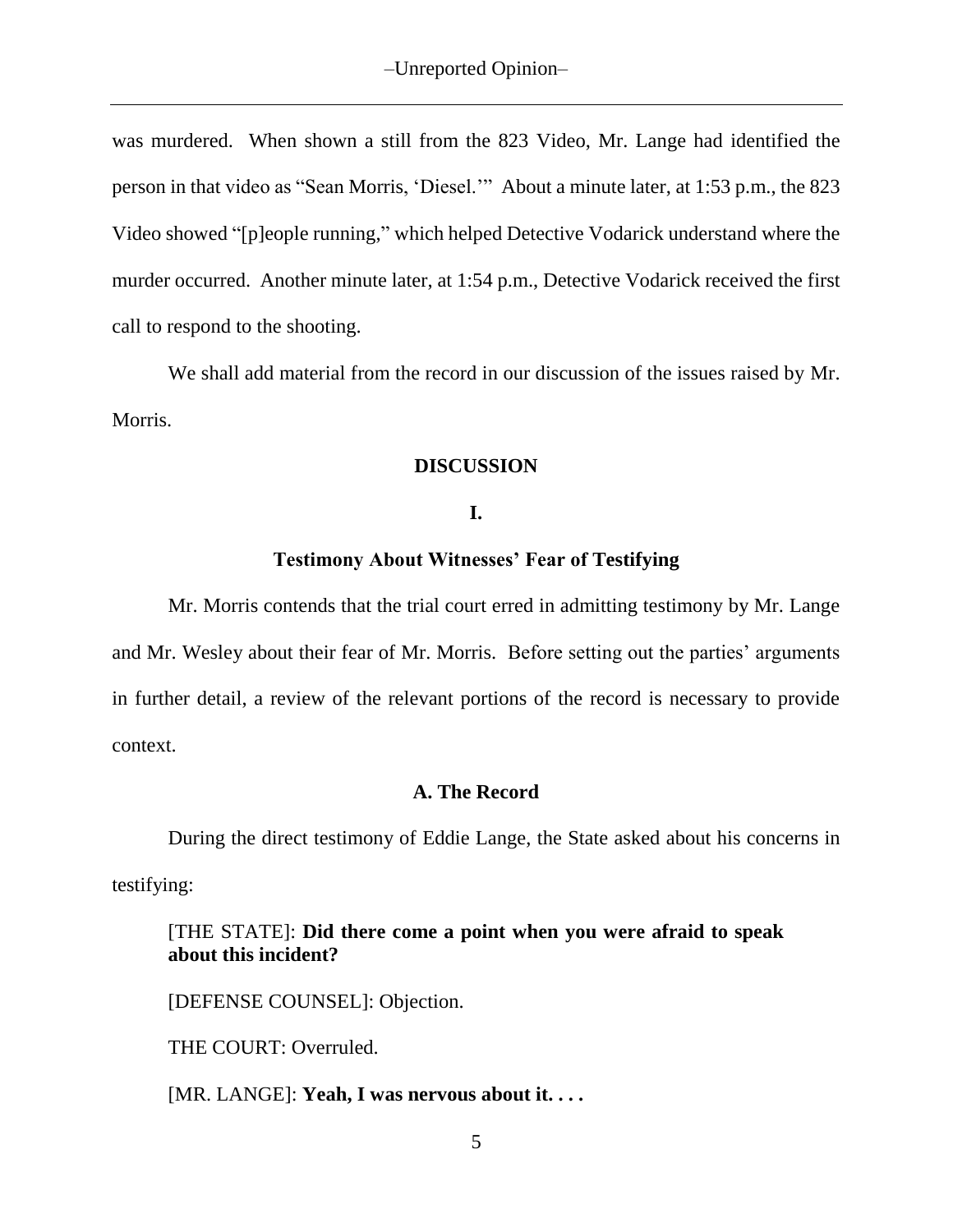## [THE STATE]: **Did there come a point where you did not want to come in to testify about this incident?**

[DEFENSE COUNSEL]: Objection.

THE COURT: Overruled.

[MR. LANGE]: **Yes.**

(Emphasis added.)

Later, on redirect, Mr. Lange became upset that he was unable to remain

anonymous and that his statement to police was filmed:

I didn't know it was video. I didn't know it was picture. I didn't even know that I was being videoed. Like when I went down there, it was supposed to be anonymous. Like that, that's been my whole problem since, **I'm agitated sitting here. Like I'm very, very, very, very, very highly upset that I'm sitting here right now. Trust and believe, if I would not been made come, I wouldn't be here.**

(Emphasis added.) Subsequently, the State asked Mr. Lange why he gave the information

to police, and Mr. Lange stated that he came forward because "Troy a good dude man."

Similarly, the State questioned Jarmel Wesley about his fear and reluctance about

testifying:

[THE STATE]: Mr. Wesley, at some point you didn't want to come to Court.

[MR. WESLEY]: Say that, again.

[THE STATE]: **Was there a time when you did not want to come to Court?**

[DEFENSE COUNSEL]: Objection.

THE COURT: Overruled.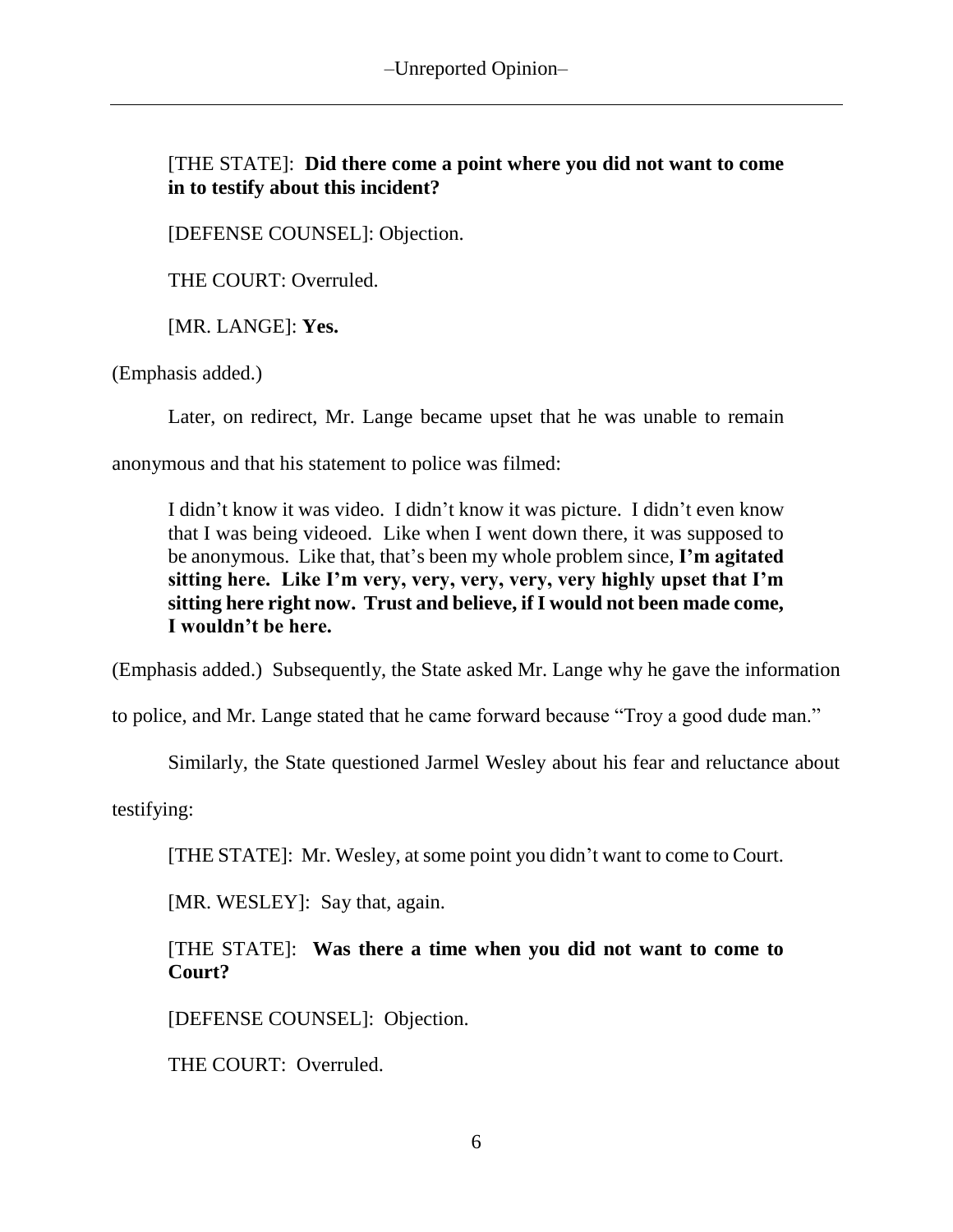[MR. WESLEY]: **Answer, yes.**

[THE STATE]: And why is that?

[DEFENSE COUNSEL]: Objection.

THE COURT: Sustained.

[THE STATE]: Was there a point where someone had to bring you to Court?

[MR. WESLEY]:Yes.

[THE STATE]: **At any point, were you afraid to come to court?**

[DEFENSE COUNSEL]: Objection.

THE COURT: Overruled, you can answer that.

[MR. WESLEY]: **Yes.**

(Emphasis added.)

On redirect, the State returned to Mr. Wesley's reluctance about testifying:

[THE STATE]: And although you did not come to Court on your own, are you telling us what happened that day?

[MR. WESLEY]: Cor –

[DEFENSE COUNSEL]: Objection.

THE COURT: Overruled.

[MR. WESLEY]: Yes.

(Emphasis added.)

### **B. The Parties' Contentions on Appeal**

Mr. Morris asserts that, "in order for testimony of a witness's fear to be relevant and admissible, it must be linked to conduct by the defendant or procured by the defendant."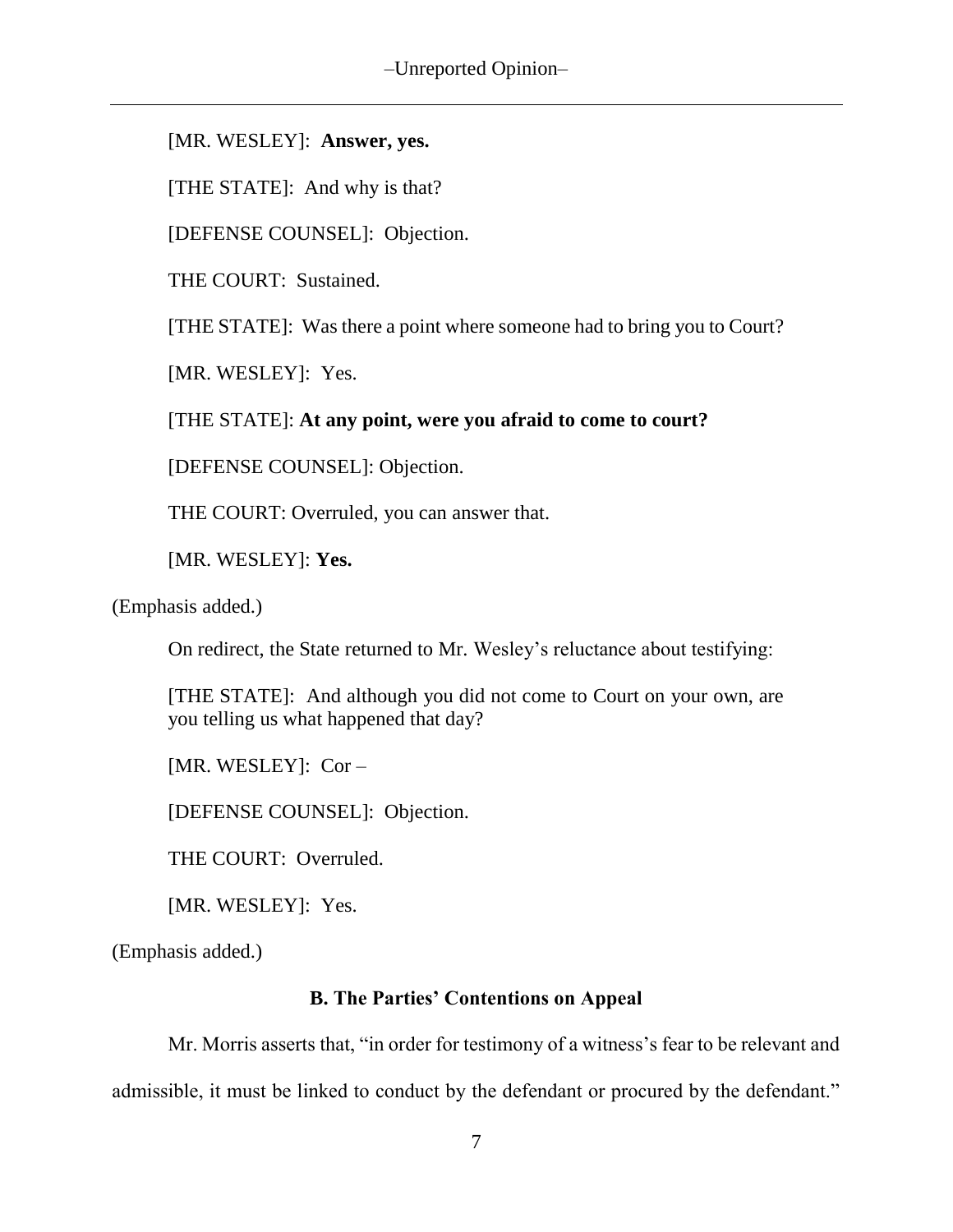According to Mr. Morris, the testimony in question from his trial was "irrelevant and inadmissible" because "there was no connection shown between the witnesses' fear and any threats, nor was it shown that [Mr. Morris] engaged in any conduct directed toward the witness of an intimidating nature." Mr. Morris further argues that the "court's error in permitting Lang[e] and Mr. Wesley to testify about their fear of [him] was not harmless" because the State's evidence "depended almost entirely on the credibility of Lang[e] and Mr. Wesley," and "[t]heir 'fear' testimony quite possibly prompted the jury to overlook or minimize [credibility] problems."

The State responds that "there was no explicit testimony [from Mr. Lange or Mr. Wesley] that they were afraid of Mr. Morris<sup>[, n]</sup>or was there testimony about threats to witnesses." The State contends, "Mr. Morris relies on case law from Illinois, not Maryland[,]" and that Maryland does not require that testimony of a witness's fear "be" linked to conduct by the defendant or procured by the defendant" in order to be relevant and admissible. According to the State, "Maryland law permits testimony about a witness's fear because it is relevant to their credibility and demeanor."

#### **C. Analysis**

While "[i]t is a bedrock principle in Maryland that the admission of evidence is committed to the sound discretion of the trial court[,]" *Claybourne v. State*, 209 Md. App. 706, 741 (2013), there are two analytical steps in our review of the trial court's decision to admit evidence. *Smith v. State*, 218 Md. App. 689, 704 (2014). We first consider "whether the evidence is legally relevant, a conclusion of law which we review *de novo*." *Id.* at 704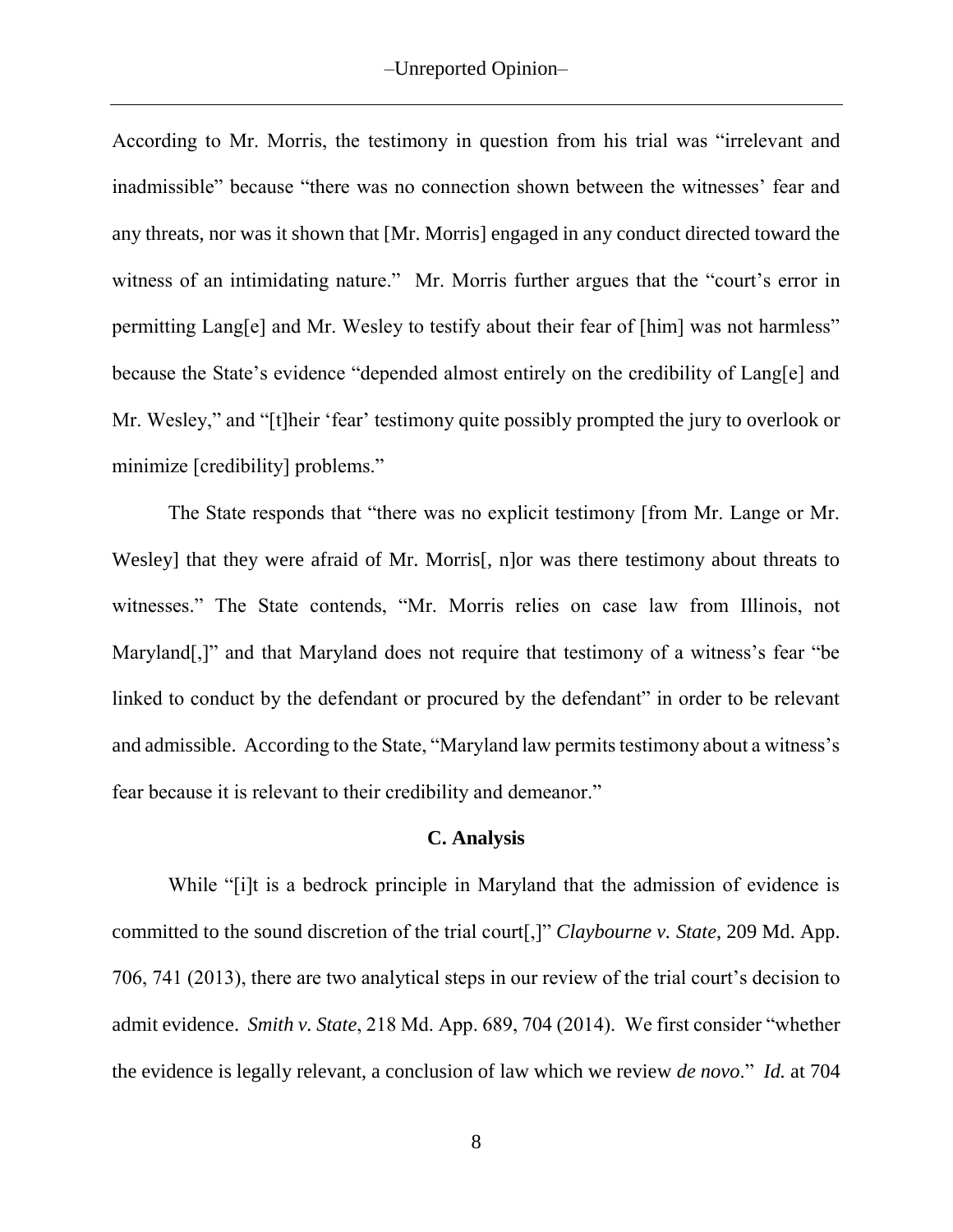(citation omitted). Relevant evidence is that which has "any tendency to make the existence of any fact that is of consequence to the determination of the action more probable or less probable than it would be without the evidence." Md. Rule 5-401. "Evidence that is relevant is admissible, but the trial court does not have discretion to admit evidence that is not relevant." *Smith*, 218 Md. App. at 704. The second step of our analysis requires us to determine whether the court "abused its discretion by admitting relevant evidence which should have been excluded as unfairly prejudicial." *Id.* (citation and internal quotation marks omitted).

In *Washington v. State*, the Court of Appeals examined the admissibility of evidence of threats in relation to the credibility of a witness. 293 Md. 465, 468 (1982). At a hearing the day before William Washington's trial for murder, an eyewitness failed to select him from a group of five men. *Id.* at 467. At trial the following day, however, the witness positively identified Mr. Washington during her direct examination. *Id.* The defense brought out her unsuccessful in-court identification on cross-examination, prompting the State to ask the witness to explain the inconsistency on redirect. *Id.* Over objections from the defense, the witness "attributed her inability to identify Washington to fear invoked by anonymous 'threat calls' that she had been getting at her job." *Id.* The court denied the defense's motion for a mistrial, but gave the jury a cautionary instruction that testimony by the witness about threats was "not evidence of guilt on the part of the Defendant since there is no connection of those threats, if any, with the Defendant." *Id.* at 467-68.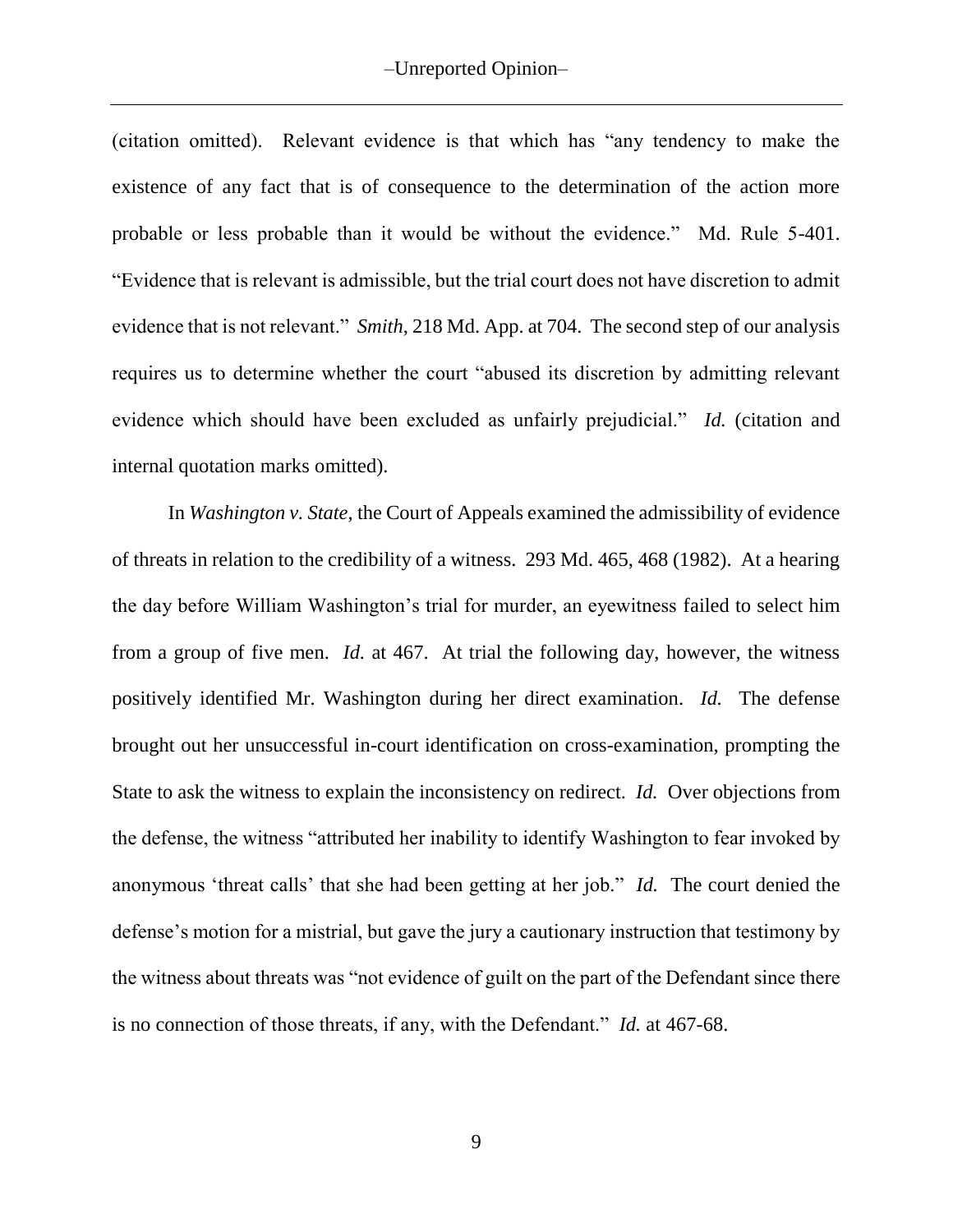In addressing Mr. Washington's challenge to the witness's testimony, the Court of Appeals pointed to the consensus that "evidence of threats to a witness or fear on the part of a witness, in order to explain an inconsistency, is admissible in criminal cases for credibility rehabilitation purposes even if the threats or fear have not been linked to the defendant." *Id.* at 469-70. Ultimately, the Court held that "evidence of anonymous threats was admissible for the *limited purpose of explaining the [State's witness's] prior inconsistent statement* in an effort to rehabilitate the witness's credibility." *Id.* at 472 (emphasis added). Additionally, the Court noted, in dicta, that when evidence of threats to a witness or attempts to induce a witness not to testify or to testify falsely can be linked to the defendant, the evidence "is generally admissible as substantive evidence of guilt[.]" *Id.* at 468 n.1. Absent such linkage to the defendant, however, threats or attempts are not admissible as substantive evidence. *Id.*

In *Claybourne*, this Court held that the trial court properly exercised its discretion when it permitted a State witness, Angela Gibbs, to express concerns for her safety on redirect examination. 209 Md. App. at 737-38. Ms. Gibbs's trial testimony had differed from a pretrial statement she made to police, and defense counsel sought to establish that her pretrial statement had been "induced by a promise to get her out of jail." *Id.* at 738. Consequently, on redirect, and over defense objections, the State asked Ms. Gibbs whether she had expressed concerns for her safety during her meeting with police and whether she requested a referral to the Victim Witness Assistance Unit. *Id.* at 738, 741. Ms. Gibbs answered "Yes" to both questions. *Id.* at 741.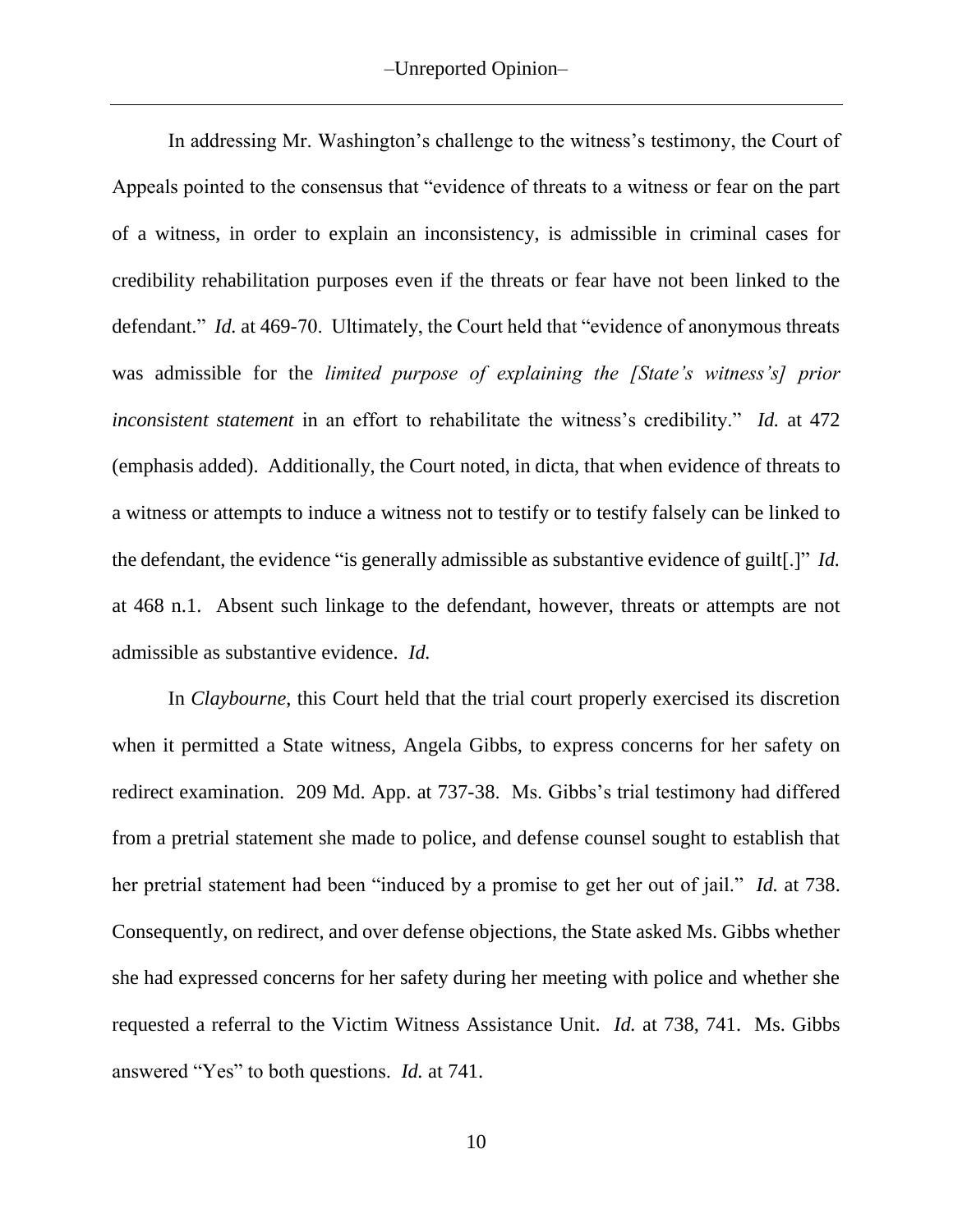The appellant argued that "[Ms.] Gibbs's testimony was unduly prejudicial because it was unclear whether appellant was, in fact, responsible for her fear" and because the trial court did not instruct the jury that evidence of Ms. Gibbs's fear went only to her credibility. *Id.* at 737. We disagreed and held that "evidence explaining Ms. Gibbs'[s] inconsistencies was clearly admissible for the purpose of rehabilitating her credibility." *Id.* at 747. Further, we were "unpersuaded that the admission of general testimony by Ms. Gibbs that she was fearful as a result of her participation as a witness . . . was unduly prejudicial," and noted that, even if the testimony could be construed as such, the burden was on the appellant to request an appropriate limiting instruction. *Id.* at 748.

Likewise, in *Armstead v. State*, we held that the trial court did not err in admitting testimony from the State's witness, Leroy Simon, that he felt frightened and scared for purposes of assessing his credibility. 195 Md. App. 599, 644-45 (2010). After stating at the conclusion of his cross-examination that he needed to say something, Mr. Simon told the court that he had been threatened but was doing the best he could. *Id.* at 641. The court found the testimony prejudicial and instructed the jury to disregard it. *Id.* During redirect, the State asked Mr. Simon to address defense counsel's question on cross-examination about why he did not go to the police. *Id.* Mr. Simon said that he was "scared," prompting defense counsel to object. *Id.* The trial court overruled the objection because the testimony "went to 'why he is scared or didn't come forward or what have you.'" *Id.* The court also "distinguished this testimony from any testimony that Simon was specifically threatened." *Id.*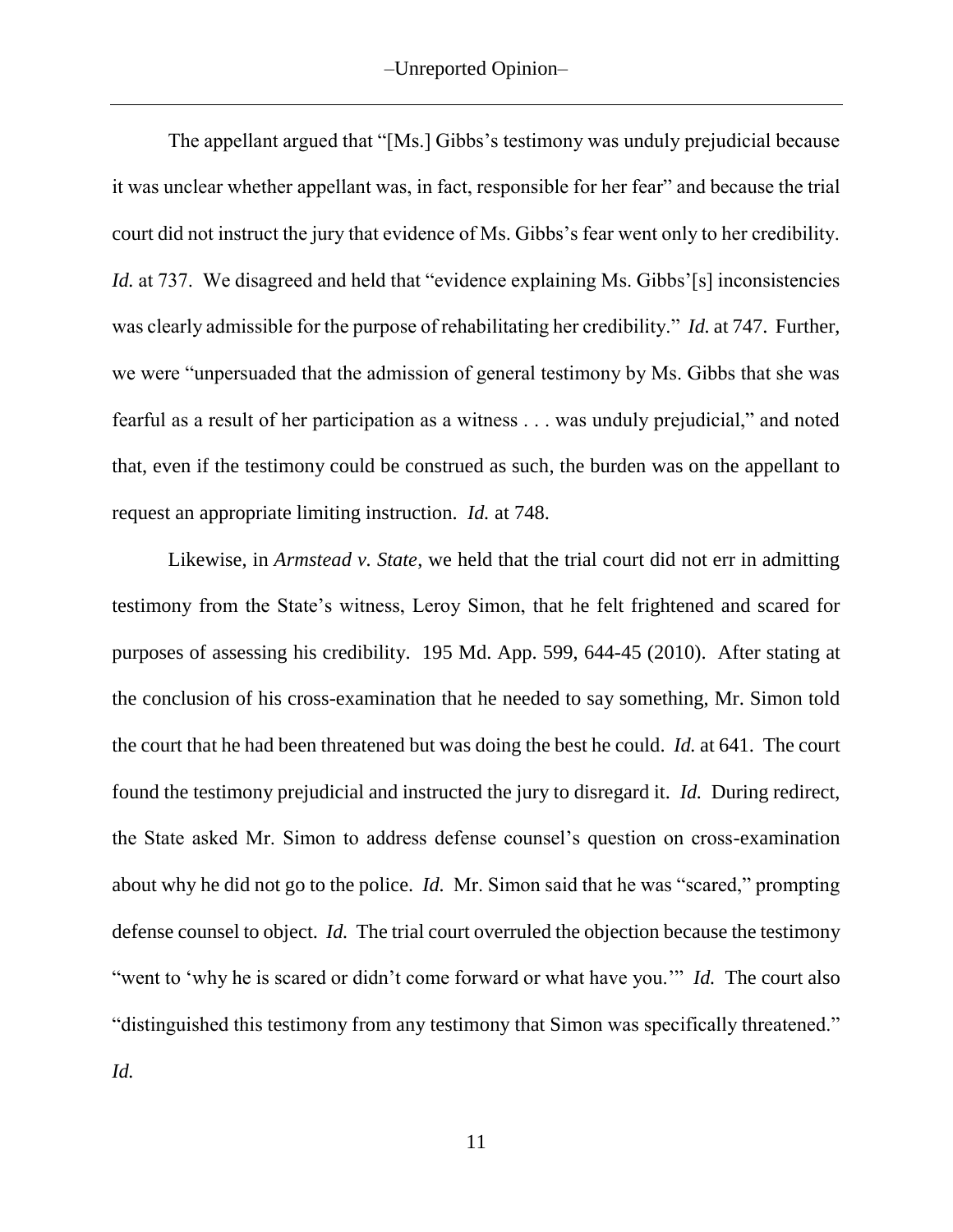Later, the State asked the court to reconsider its ruling striking Mr. Simon's testimony that he had been threatened, arguing that "the threat was admissible to explain Simon's inconsistent statements in his testimony." *Id.* at 642. The court ruled that the testimony could be considered with a limiting instruction, and thereafter instructed the jury to consider that evidence for "the very limited purpose of weighing or deciding [Mr. Simon's] credibility or in explaining or tending to explain any previous inconsistent statements that he gave" and not to "use it as substantive evidence against the defendant because there is absolutely no evidence that the defendant was involved in any such threats or even knew about them." *Id.* at 642-43. In holding that the evidence was properly admitted "solely for purposes of assessing Simon's credibility," this Court explained that the "pertinent comment . . . came at the end of cross-examination and arguably was Simon's attempt to explain any inconsistencies elicited by defense counsel." *Id.* at 644-45.

Although we agree with the State that testimony about witness fear is admissible "because it is relevant to their credibility and demeanor[,]" we find no support in our decisional law for the State's argument that the trial court properly admitted testimony about Mr. Wesley and Mr. Lange's fear *prior to* any challenges to their credibility. Rather, the decisions of this Court and the Court of Appeals instruct that, in the absence of a link between the defendant's conduct and the witness's fear, testimony about a witness's fear is admissible only for purposes of rehabilitating the witness's credibility, after, for example, the witness has given inconsistent statements.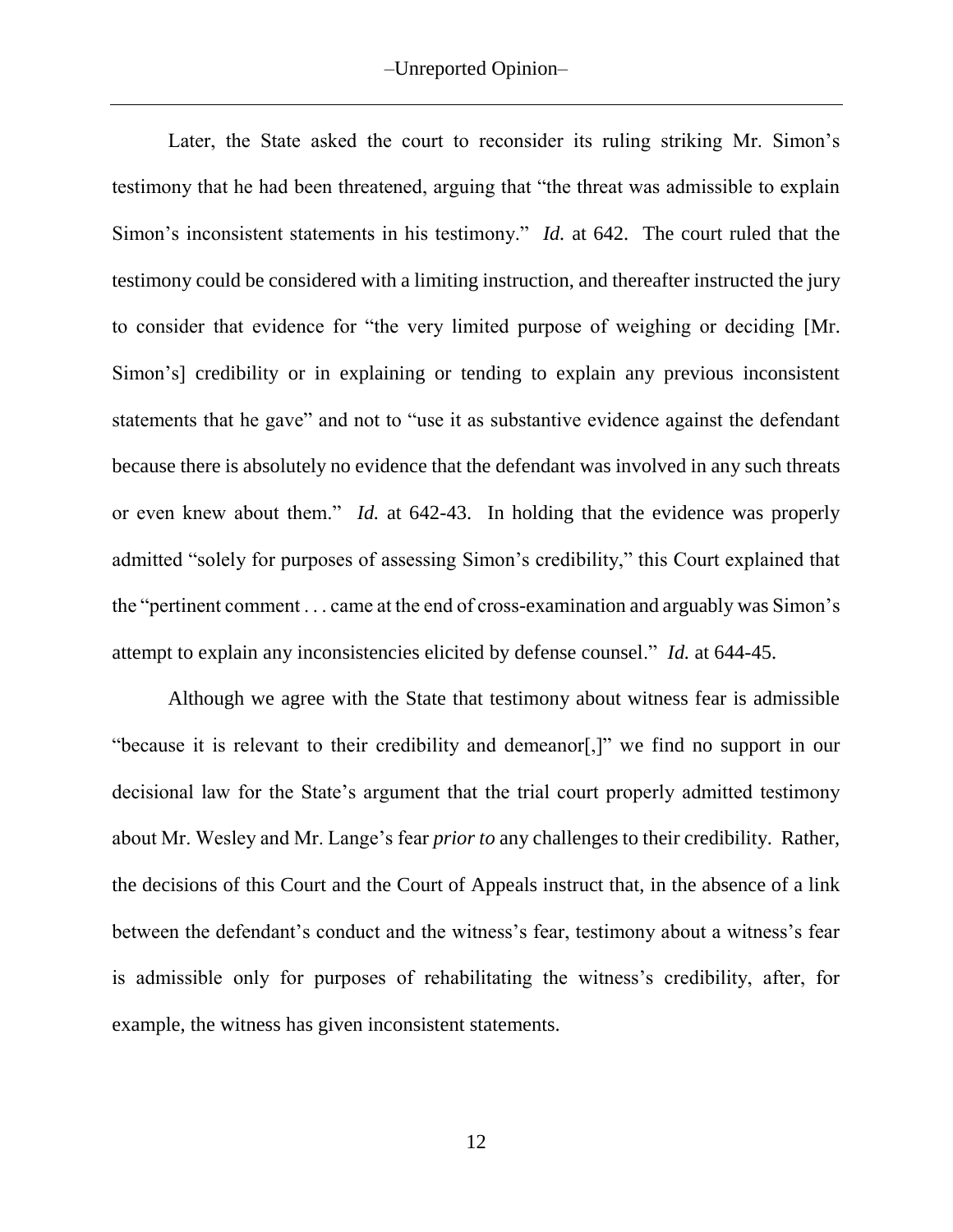As Mr. Morris wrote in his brief, this case can be distinguished from *Washington*  and its progeny because "most of the challenged testimony was elicited during the direct examination of State's witnesses, prior to any putative justification for rehabilitation could arise." The State argues that defense counsel put the credibility of Mr. Lange and Mr. Wesley at issue in her opening statement, telling the jury that the "case essentially comes down to two witnesses; Eddie Lang[e] and J[a]rmel Wesley and their testimony and their credibility." We are simply not persuaded that a general reference to the credibility of the State's primary witnesses afforded the State a green light to elicit testimony, on direct examination, about Mr. Lange and Mr. Wesley's fear and reluctance to testify in Mr. Morris's trial. In the absence of any inconsistencies that needed explanation, testimony from Mr. Lange and Mr. Wesley that they were "afraid" to come to court was unfairly prejudicial to Mr. Morris.

Accordingly, we hold that the trial court erred in overruling the defense objections during the testimony of Mr. Lange and Mr. Wesley. Because this error was not harmless, we reverse his convictions and remand for a new trial.

#### **II.**

#### **Evidence of State Witness's Mental Condition**

Mr. Morris next contends that the trial court erred in excluding evidence regarding the mental condition of Jarmel Wesley, the witness who testified that he saw Mr. Morris shoot Troy Gladney. Mr. Morris argues that during the cross-examination of Detective Vodarick, the court erroneously refused to admit another police officer's handwritten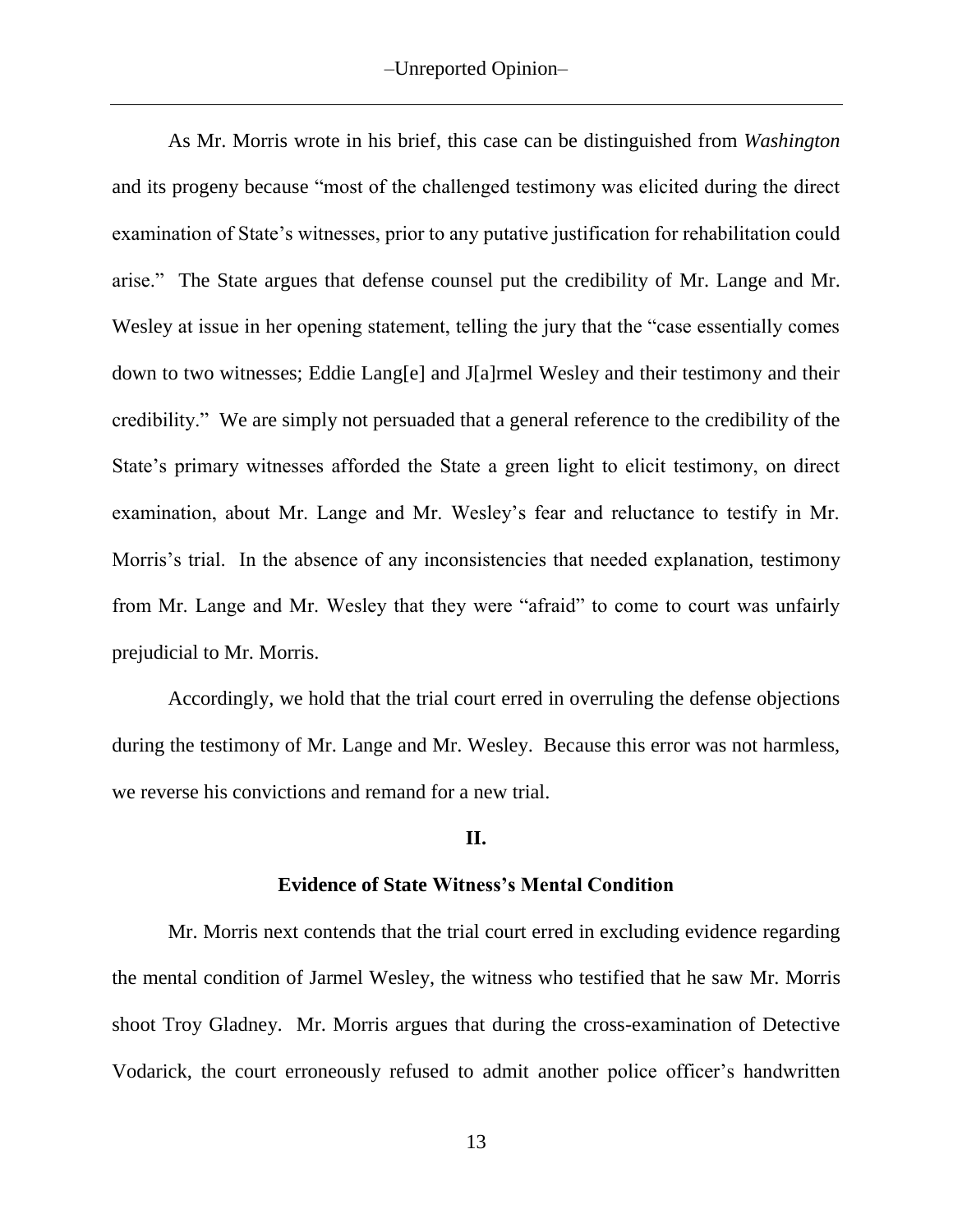"Incident Report" regarding his encounter with Mr. Wesley on June 17, 2018—just days before he testified in the underlying trial. That encounter resulted in Mr. Wesley's hospitalization and an "emergency petition" for a mental health evaluation. Again, we start with the record to provide context for the parties' contentions.

## **A. The Record**

The exhibit at issue and that Mr. Morris proffered at trial is a police report with handwritten entries on a pre-printed form. Baltimore City Police Officer N.D. Rose reported that, on June 17, 2018 at 11:27 a.m., he responded to a call about a "mental crisis[.]" Officer Rose wrote:

I responded to [a residence] for an armed person and spoke to Mr. Jamel [sic] Wesley who stated that there were people at his house trying to cause him harm. My investigation revealed the people outside of his house were his girlfriend and his girlfriend's mother. Mr. Wesley had the door locked but eventually opened it. Mr. Wesley was sweating heavily and foaming at the mouth and making no sense with his statements. Mr. Wesley stated that he had previously been a witness to a homicide and that individuals came to his house to assault him in reference. Mr. Wesley's girlfriend stated that he had been acting paranoid the last few days.

Officer Rose further reported that he "contacted Homicide Unit and spoke to Detective Vaughan who stated that there was no record of Jamel [sic] Wesley as a witness or of the homicide that Mr. Wesley alleged to have occurred." Officer Rose also "contacted [CitiWatch] to have them check the cameras in the area" of Mr. Wesley's residence, and "[CitiWatch] operator Baker stated that he checked both cameras and did not see any assault occur." As indicated in Officer Rose's report, "Medic 2" then "transported Mr.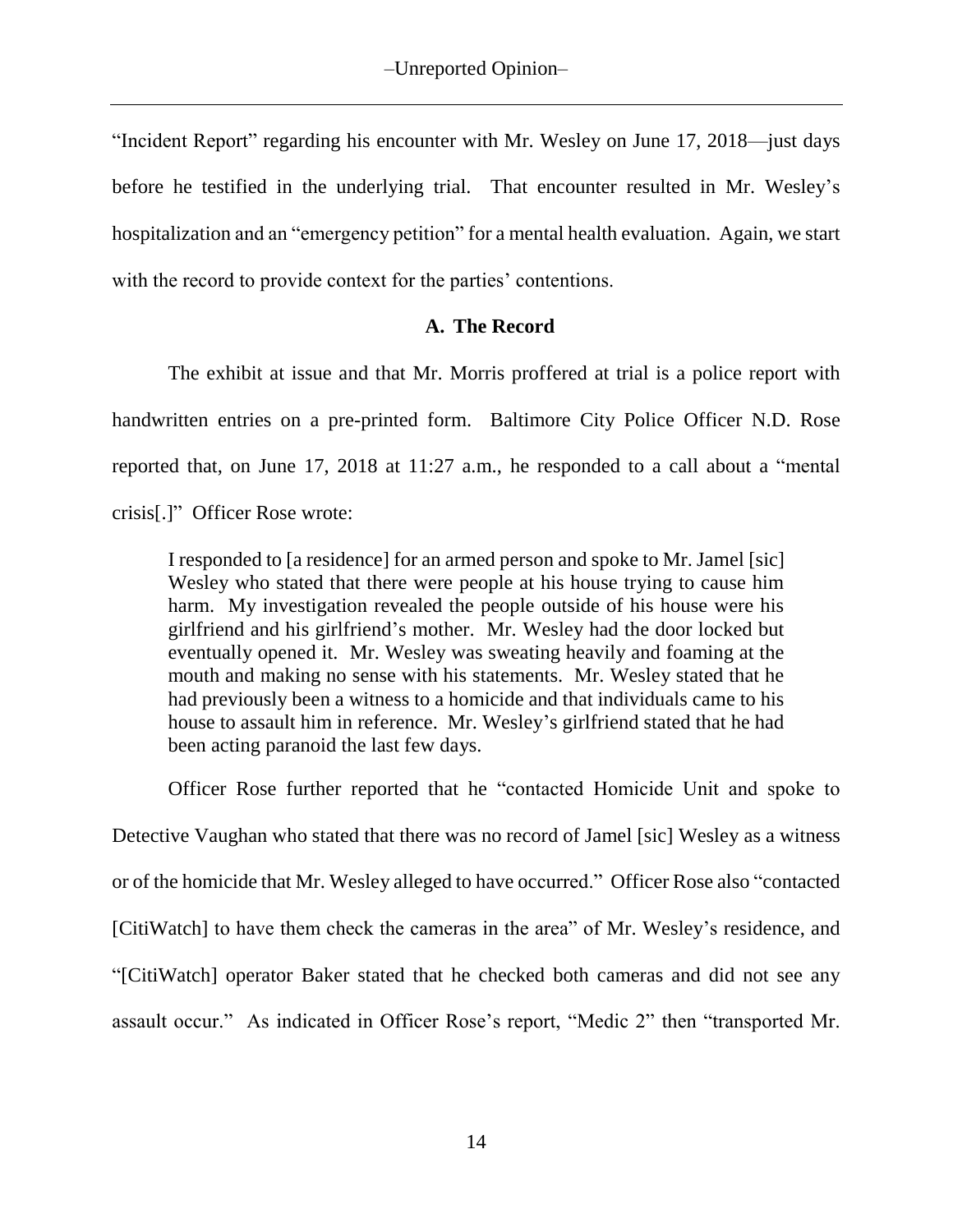Wesley to Harbor Hospital for a mental health evaluation, and [Officer Rose] followed the medic to Harbor Hospital to fill out the Emergency Petition paperwork."

Two days after this incident, on June 19, the State requested that Mr. Wesley be held without bail pending trial, which was scheduled to begin that day. At the motions hearing, the State proffered evidence that "associates of Mr. Morris" had been threatening and intimidating Mr. Wesley in connection with his testimony in this case. The State explained:

[THE STATE]: Your Honor, the State's concern is that [Mr. Wesley] will not return. And so while this is a bail review for him, I am asking for no bail so that I can make sure he is here to testify. **Your Honor, he has expressed his concerns in reference to fear.** He's also and I spoke to him recently. He also indicated that he has been approached and jumped, correct?

MR. WESLEY: Correct.

[THE STATE]: **Jumped and in reference to this case and in reference to testifying. He's been intimidated. Individuals, associates of Mr. Morris have approached him and text him not to come to court. [Sic] Your Honor, Mr. Wesley was in the past working with our victim witness, relocation of victim witness services.**

(Emphasis added.)

Mr. Wesley told the court that after such incidents at his residence,

I'm just worried about my family, trying to take care of my family. But it was a couple incidents due to me, and my life was threatened prior . . . to us coming to Court. Like people keep banging on my door saying, oh snitches can't stay around here and then threatening me and all that crap and calling[.]

The judge interrupted and told Mr. Wesley he was "familiar with that phenomenon

unfortunately." Mr. Wesley apologized for being "a little shaky" and explained: "I just

came home from the hospital. I had an anxiety attack due to people kicking in my doors,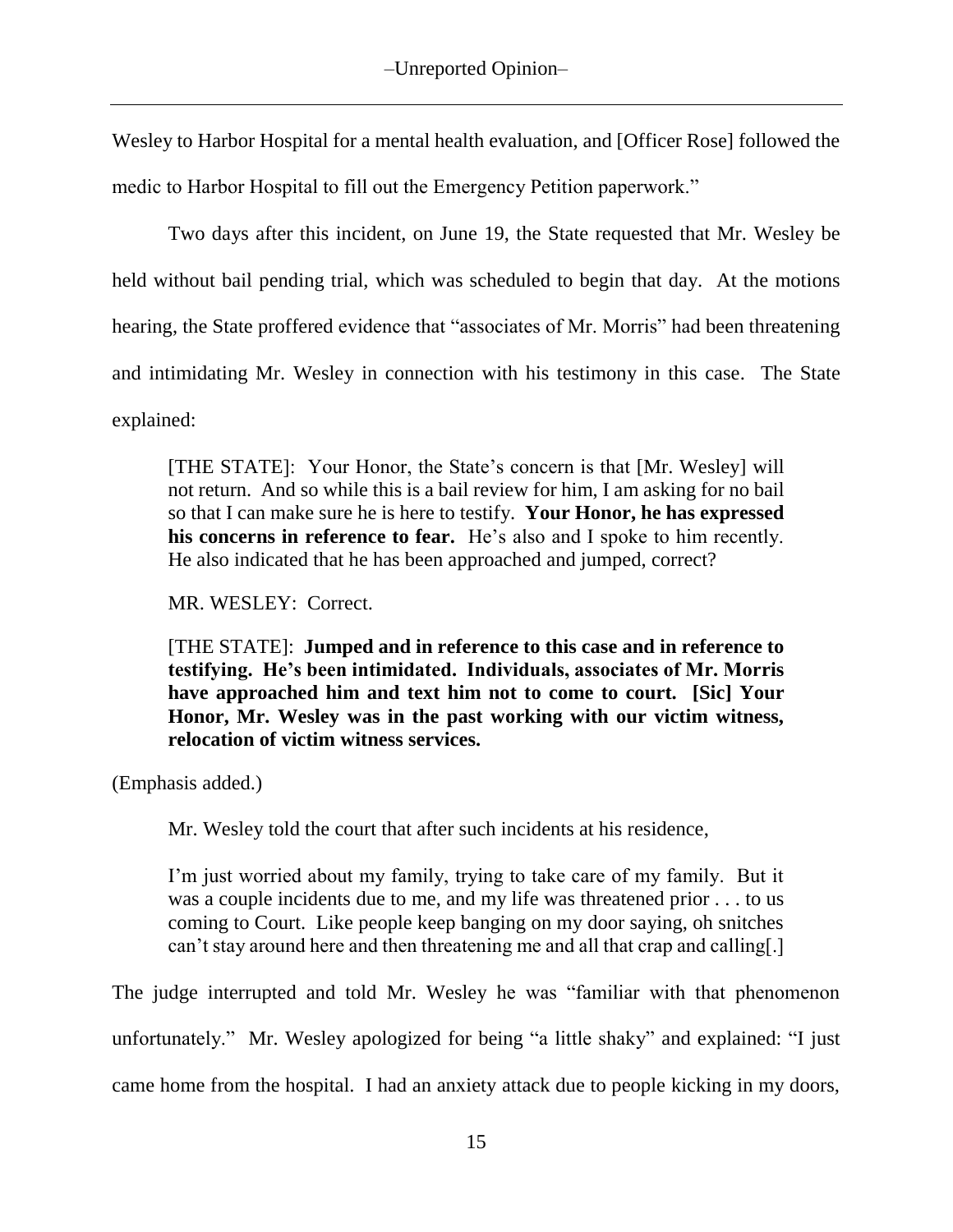calling me snitches knowing I was coming to court." After a detective confirmed Mr. Wesley's cooperation and desire to testify to "put this behind him," the trial court released Mr. Wesley on his own recognizance.

A couple days later, when Mr. Wesley testified at Mr. Morris's trial on June 21 and 22, 2018, he was not asked about the June 17 incident. Nor did defense counsel proffer Officer Rose's report about that encounter as evidence of Mr. Wesley's mental condition for impeachment purposes. Instead, counsel sought to introduce the report during Detective Vodarick's cross-examination, after asking him whether he was aware "that on June 17th of this year[,] Mr. Wesley was brought to the psych ward at Harbor Hospital[.]" The court overruled the State's objection to the question but asked the parties to approach the bench to address the State's objection to the report, prompting the following colloquy:

THE COURT: I guess my question is, what are you trying to elicit, information off this document that has not been moved into evidence? If it's not in evidence, then he can't testify – he can testify, as you've indicated, what the nature of the form is, but if the contents have not  $-$  if this contains information and the document is not going to be moved into evidence, then that would not be competent evidence, the information in that document.

[DEFENSE COUNSEL]: I'm just trying to establish relevancy, Your Honor, just to make sure that it's understood that this report concerns an aspect of this case, in other words, a witness. That's all. . . .

THE COURT: **Well, I understand, but you're asking him to testify about – you're asking him to authenticate a document that he didn't create. You're asking him about information in a document that he didn't create.**

[DEFENSE COUNSEL]: No, I understand that, but **under [Rule] 5- 803(8)(A)(iii), it's a police report indicating an investigation used against the State by the accused and so it's a public record that can be admitted, even if the officer is not the author.**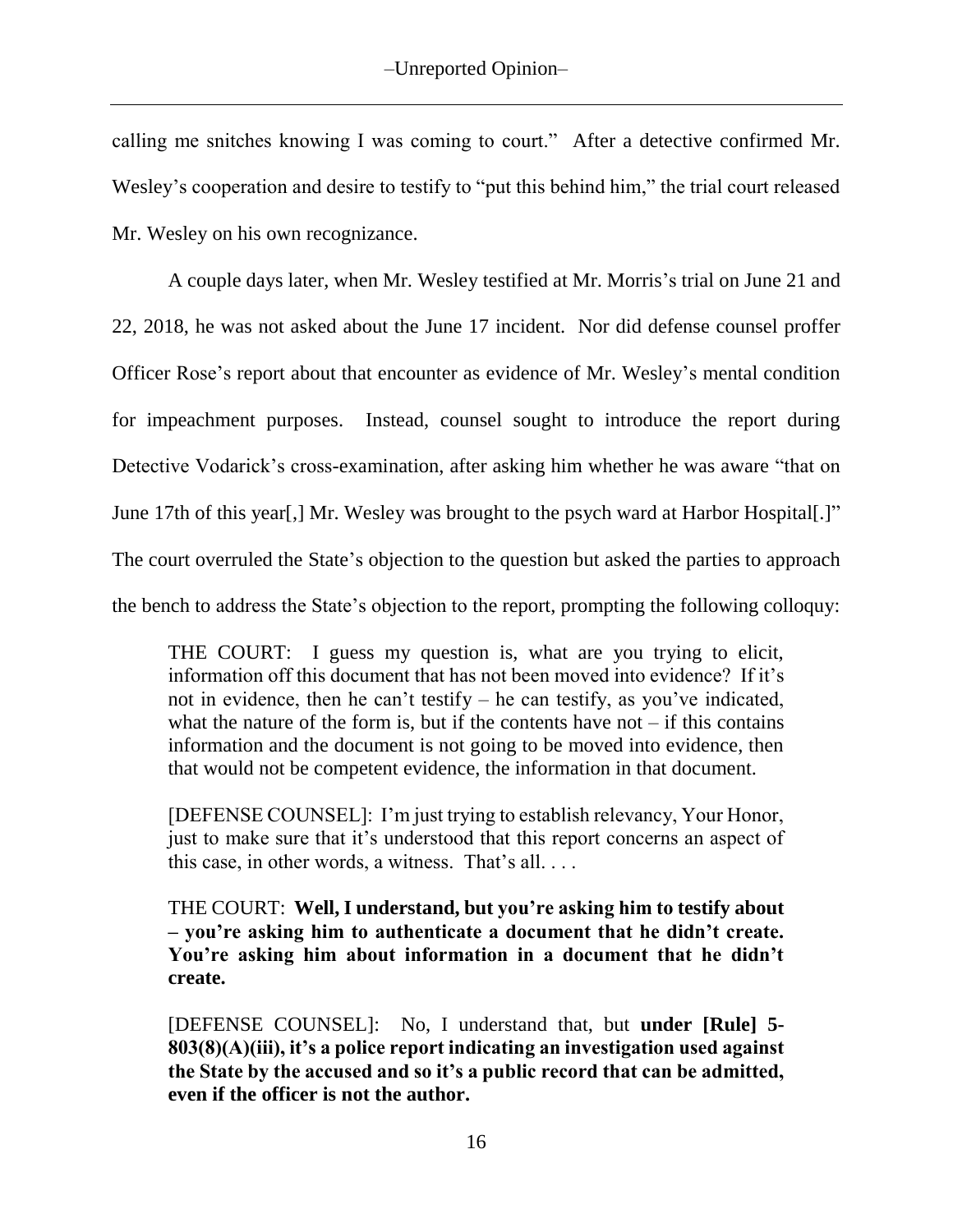\* \* \*

[THE STATE]: Your Honor, may I be heard? This is not in reference to the investigation on Troy Gladney's murder at all. . . . It doesn't have anything in reference to officers that were assigned to the investigation, the crime scene investigation, or anything....

THE COURT: Well, here's the exception. It's admissible when it pertains to a civil action or when offered against the State in a criminal action, factual findings resulting from an investigation and pursuant to authority granted by law, and what [defense counsel] is suggesting is that this is not a criminal action that was against Mr. Wesley, but was rather a civil commitment, or something along those lines, correct? ...

### [DEFENSE COUNSEL]: Well no. . . .

**I would be seeking to admit it under the second half, in other words, in the criminal action, meaning the State of Maryland vs. Sean Morris; that this is an investigative report used by Mr. Morris against the State in this case concerning the mental state of a key State's witness in the case against Sean Morris.**

THE COURT: Well, see, it says here – no, it says "a memorandum, report, record, statement, or data compilation made by a public agency . . . . and, then, under what circumstances you can offer it against the State in a criminal action. **"Factual findings resulting from an investigation and pursuant to authority granted by law."**

But let me look at what this is. It just appears to be a police report and it's a report – the standard, formal police department incident report. It's captioned "Emergency Petition[.]" And then it concerns Mr. Wesley's complaint that people were threatening him, physical observations of him foaming at the mouth and making no sense, and indicated being a witness to a homicide; and, then, eventually, Mr. Wesley is transported to Harbor Hospital for a mental evaluation. . . .

But as I read . . . . the exception,  $5-803(A)(8)$  [sic], "Public Records," "a memorandum, report, record, statement, or data compilation by a public agency setting forth in civil actions or offered against the State in criminal actions, factual findings resulting from an investigation and made pursuant to authority granted by law." **But there's no – there's no factual – the report doesn't make factual findings.** If the point of the report is –

[DEFENSE COUNSEL]: **I believe it does, Your Honor.**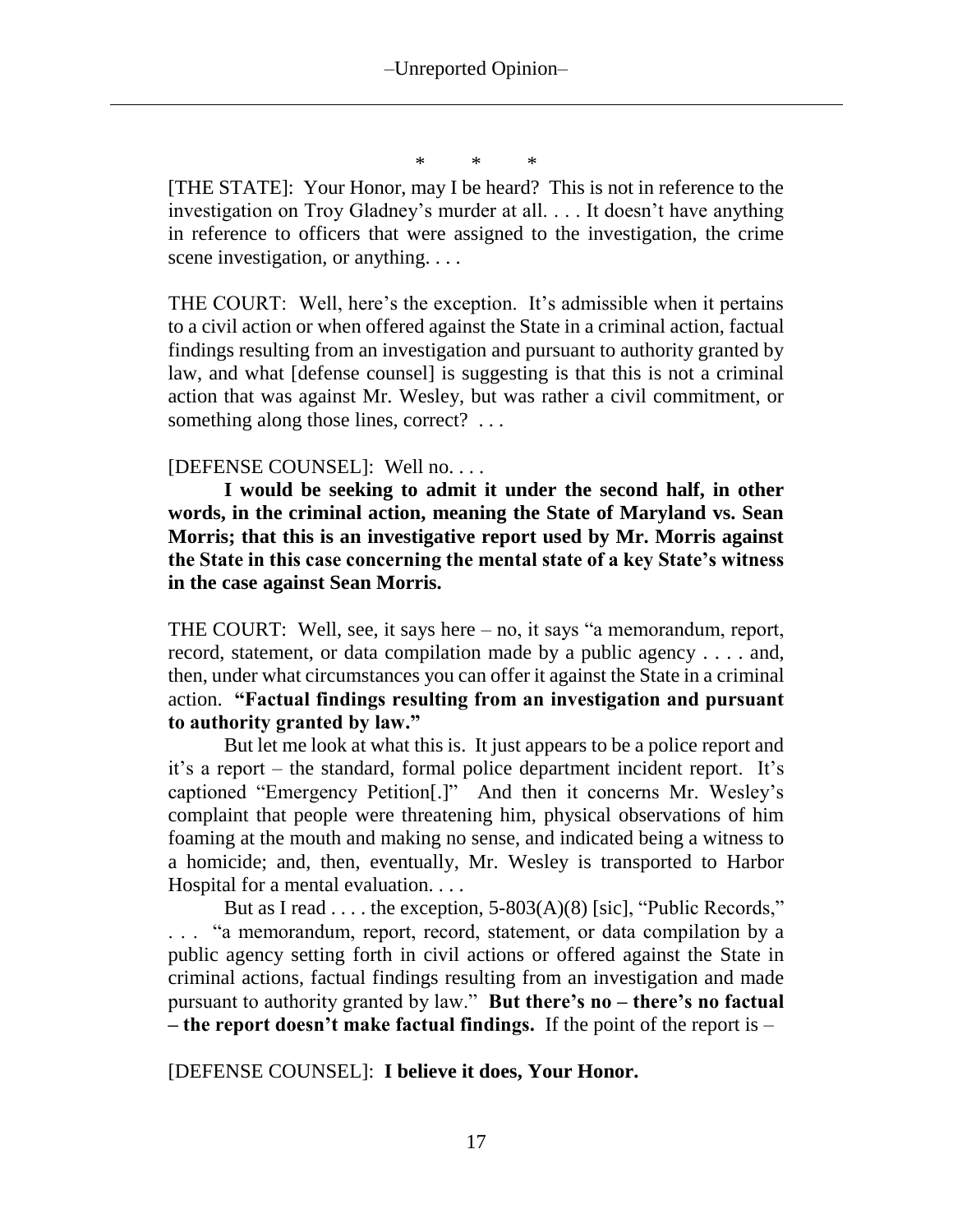## THE COURT: How so?

[DEFENSE COUNSEL]: **I believe the responding officer investigates Mr. Wesley's assertions and reports, checks the cameras, determines that no assault had occurred, determines that people that Mr. Wesley thought were threatening him were, in fact, his girlfriend and his girlfriend's mother, makes factual findings concerning the demeanor and the mental state of Mr. Wesley.**

THE COURT: But it's not something he – **he's not somebody authorized by law to make that conclusion. Perhaps parts of it are** –

[DEFENSE COUNSEL]: **He is as an officer. An officer is authorized by law to file an emergency petition and then has to make factual findings[.]**

So I don't see where in the rule this report is excluded.

THE COURT: Well, I'm trying to refresh my recollection as to . . . petitions. I have to handle them once a year and what my understanding is, there may be a referral to a commissioner – the process is, as follows: a civilian and/or a police officer may have a concern about somebody's mental health, such as he or she poses a threat to . . . themselves or other individuals, whatever the case may be. There's a referral made to the Commissioner. The Commissioner screens it and then calls some lucky guy like me, or a judge – a judge with jurisdiction. The judge then can contact a person with the individual making the complaint, usually not a police officer; rather, usually a civilian family member, but I guess it could be a police officer, also. **But the police officer or the civilian is not making a factual finding. The person making the factual finding is the magistrate, the judge who comes down there, assesses the complaint, assesses the person making the complaint.**

**So that's not the process as I understand it. That may be a basis for a referral, but not making – not necessarily making factual findings, as such.** So, in that regard – and I'm not saying that if you had the officer available for this, whoever made the report or authored the report, that that wouldn't be necessarily – that would probably be impeachment information against Mr. Wesley, but **I don't believe that this – that is, this report – is the vehicle to do it inasmuch as I don't think it squarely fits within the public record and report exception of the hearsay rules**. So, in that regards, I'll sustain the objection.

(Emphasis added.)

. . . .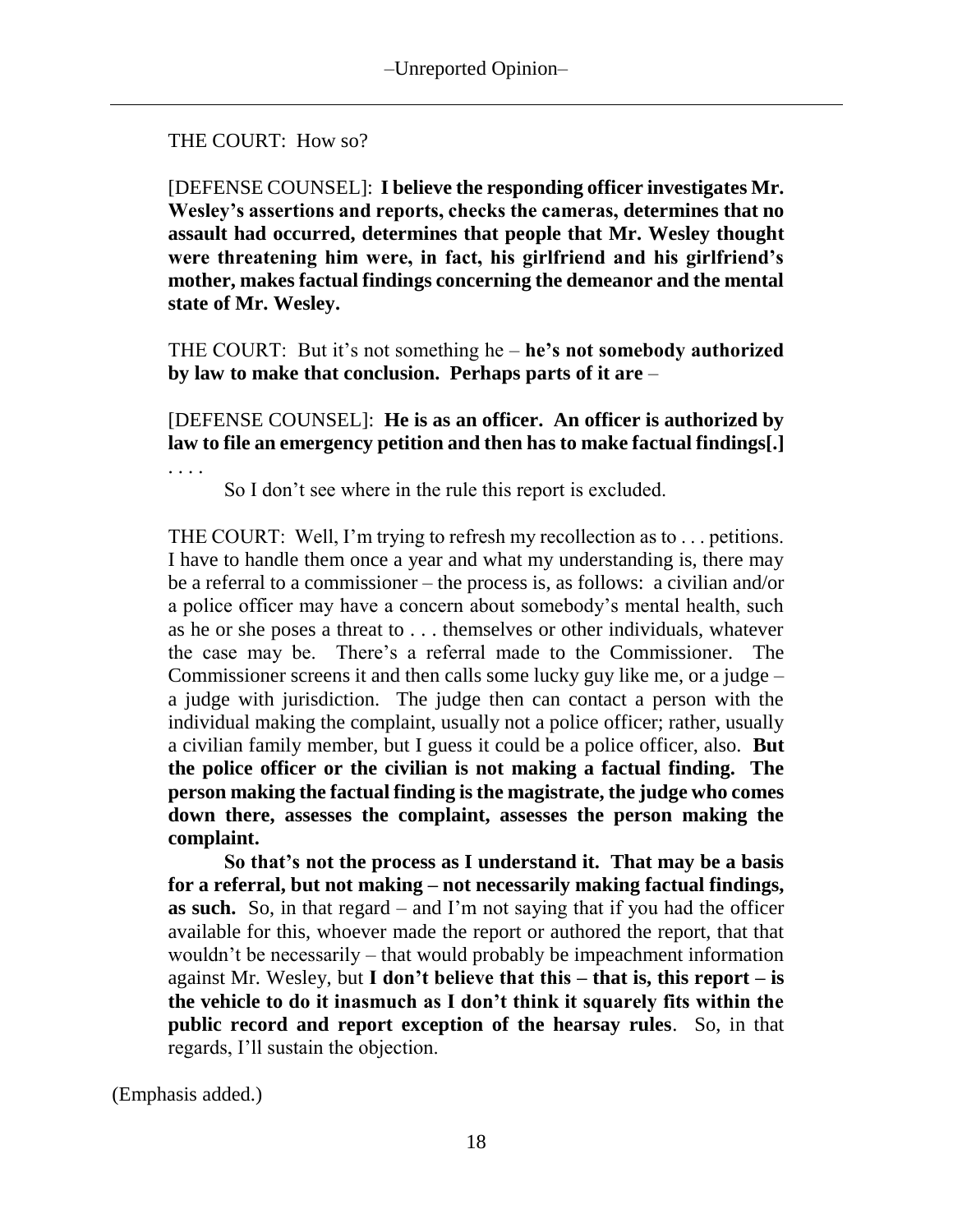#### **B. The Parties' Contentions on Appeal**

Mr. Morris contends that the trial court erred in excluding Officer Rose's police report on the ground that it "did not contain 'factual findings resulting from an investigation made pursuant to authority granted by law[,]" within the meaning of Rule 5- $803(b)(8)(A)(iii)$ . In his view, the court narrowly construed the rule so that the only determination that constitutes a "factual finding" is "the ultimate determination to commit a person pursuant to an emergency petition." Mr. Morris maintains, however, that "the plain language of 'factual findings' easily covers the findings in the report."

Mr. Morris further asserts that the term "factual findings" should be construed "in the same way" under subsection (iii) of the rule as it is under subsection (iv), which authorizes the admission, in a final protective order hearing, of factual findings reported to a court during proceedings for a temporary protective order under the provisions of section 4-505 of the Family Law Article ("FL"). "The clear import" of subsection (iv), Mr. Morris asserts, is that "factual findings" "include those findings presented to the court and on the basis of which the court makes the ultimate finding of whether there has been abuse[.]" Mr. Morris continues that "factual findings" in subsection (iii) "must be read in the same way" to "include<sup>[]</sup> those finding<sup>[s]</sup> made by a police officer and reported to the authority responsible for making the ultimate determination as to whether to grant the emergency petition." The exclusion of Officer Rose's report was not harmless, Mr. Morris concludes, because "Mr. Wesley was the only witness to testify to seeing [Mr. Morris] shoot Gladney and there were problems with his credibility."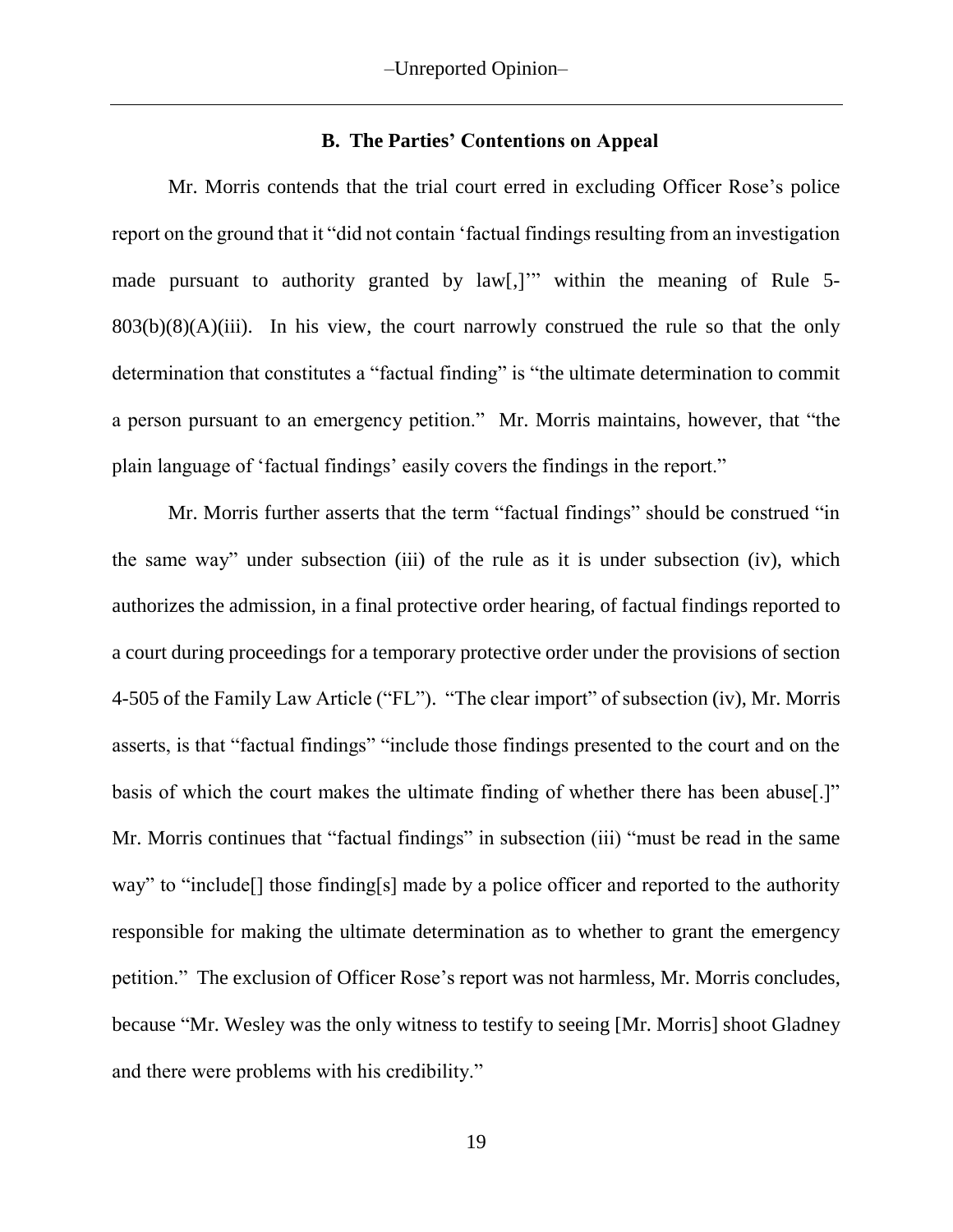The State counters that "[m]uch of the report consists of inadmissible double hearsay[,]" and the "rest . . . does not consist of 'factual findings,' as that term is defined and used in Maryland law." According to the State, the other Maryland rules and statutes that use the term "findings of fact" almost all "relate to judicial or quasi-judicial 'findings.'" The State also asserts that Mr. Morris mistakenly relies on cases that "discuss the term 'factual findings' in terms of fact versus opinion" and "involve[] a more formal court or administrative agency-like report." In the State's view, the police report proffered here "was similar to interview notes" like those that "[f]ederal courts have held . . . did not constitute 'factual findings' within the meaning of the" analogous federal hearsay exception. The State further argues that "[a]ny error was harmless beyond a reasonable doubt" because, "[o]ther than declining to admit hearsay and double hearsay, the trial court did not limit Mr. Morris'[s] ability to adduce evidence."

In reply, Mr. Morris contends that "[t]he State did not argue below that the report contained hearsay within hearsay, and the court did not base its ruling upon a conclusion that the report contained hearsay within hearsay." In any event, Mr. Morris continues, "Mr. Wesley's statement that 'there were people at his house trying to cause him harm' is not hearsay[,]" but rather, "classic non-hearsay, evidence that he 'believed certain facts."

#### **C. Analysis**

#### *Standard of Review*

"'Hearsay' is a statement, other than one made by the declarant while testifying at the trial or hearing, offered in evidence to prove the truth of the matter asserted." Md. Rule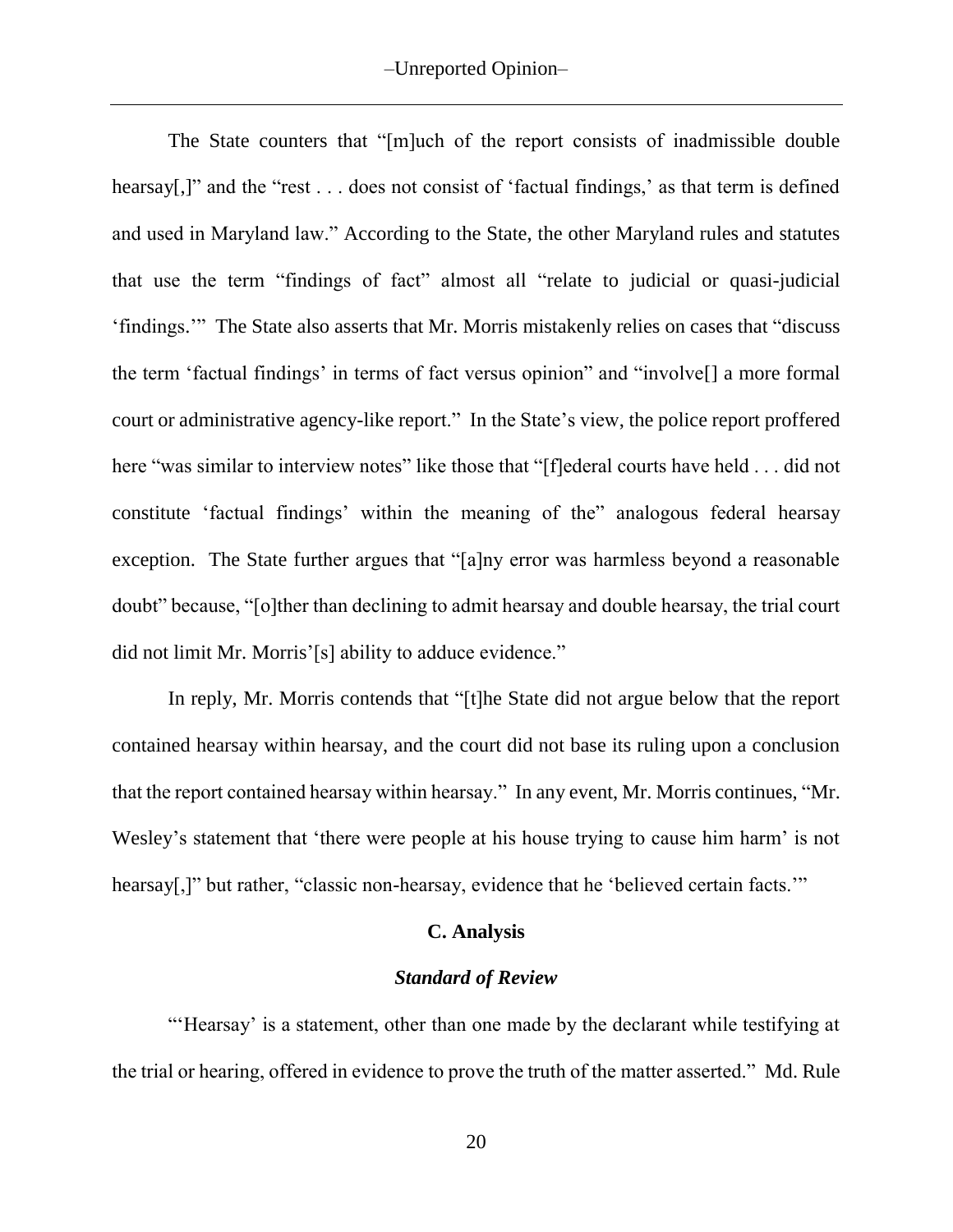5-801(c). Hearsay is not admissible, except as provided by the Maryland Rules or "permitted by applicable constitutional provisions or statutes[.]" Md. Rule 5-802. "If one or more hearsay statements are contained within another hearsay statement, each must fall within an exception to the hearsay rule in order not to be excluded by that rule." Md. Rule 5-805.

In the absence of a provision providing for the admissibility of a hearsay statement, a trial court has no discretion to admit the hearsay. *Paydar v. State*, 243 Md. App. 441, 452 (2019) (quoting *Bernadyn v. State*, 390 Md. 1, 8 (2005)). We review de novo a trial court's legal determination of whether evidence is hearsay and whether it is admissible under a hearsay exception. *Gordon v. State*, 431 Md. 527, 538 (2013). But, we will not disturb the trial court's factual findings underpinning the legal conclusion absent clear error. *Id.*

### *Maryland Rule 5-803(b)(8)*

At issue here is Maryland Rule 5-803(b)(8), one of the enumerated exceptions to the rule against hearsay, authorizing admission of "public records and reports." The rule provides, in relevant part:

The following are not excluded by the hearsay rule, even though the declarant is available as a witness:

\* \* \*

(8) *Public Records and Reports.*

(A) Except as otherwise provided in this paragraph, **a memorandum, report, record, statement, or data compilation made by a public agency setting forth**

(i) the activities of the agency;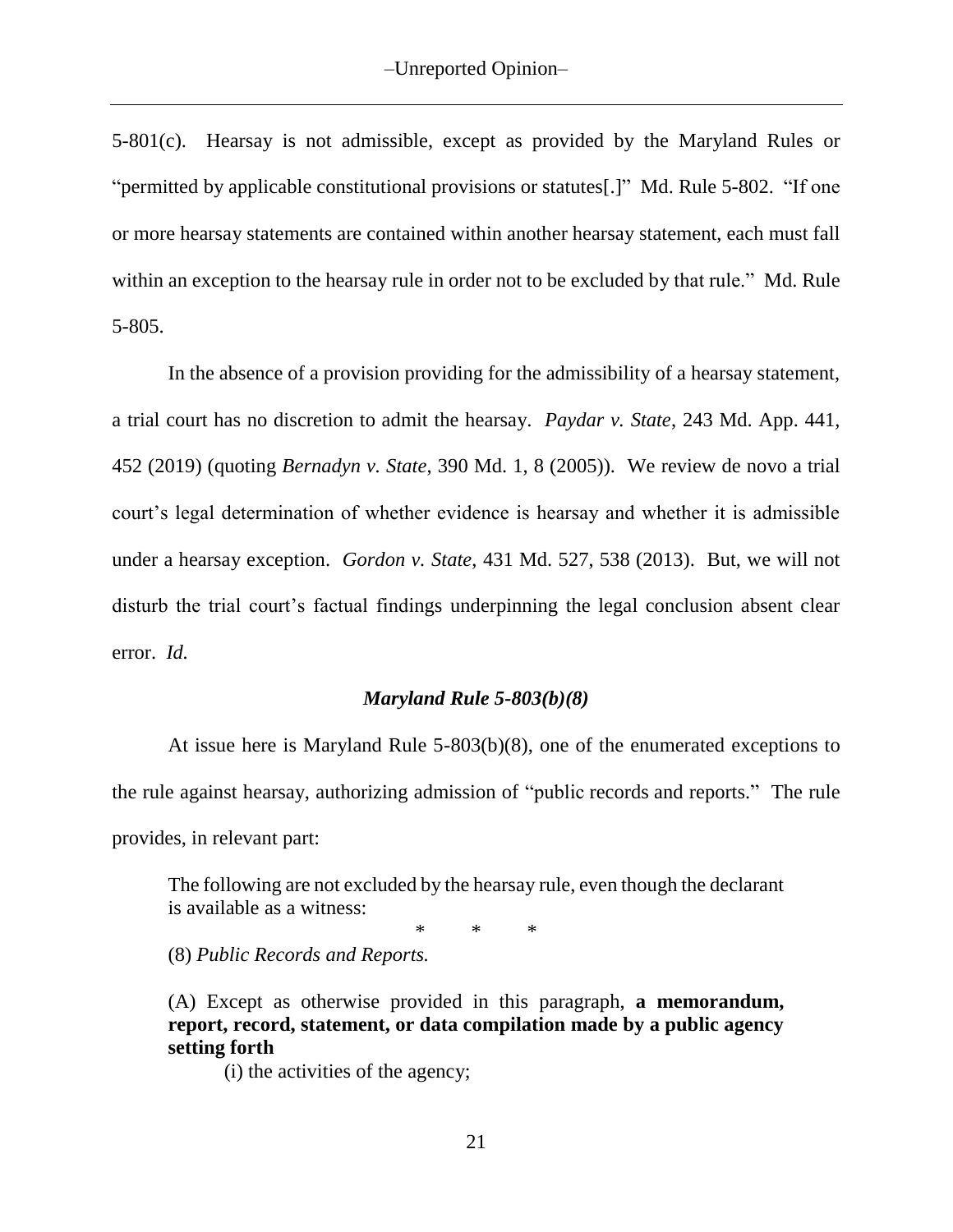(ii) matters observed pursuant to a duty imposed by law, as to which matters there was a duty to report;

(iii) in civil actions and **when offered against the State in criminal actions, factual findings resulting from an investigation made pursuant to authority granted by law**; or

(iv) in a final protective order hearing conducted pursuant to Code, Family Law Article, § 4-506, factual findings reported to a court pursuant to Code, Family Law Article, § 4-505, provided that the parties have had a fair opportunity to review the report.

(B) A record offered pursuant to paragraph (A) may be excluded if the source of information or the method or circumstance of the preparation of the record indicate that the record or the information in the record lacks trustworthiness.

(C) Except as provided in subsection (b)(8)(D) of this Rule, a record of matters observed by a law enforcement person is not admissible under this paragraph when offered against an accused in a criminal action.

(D) Subject to Rule 5-805, an electronic recording of a matter made by a body camera worn by a law enforcement person or by another type of recording device employed by a law enforcement agency may be admitted when offered against an accused if (i) it is properly authenticated, (ii) it was made contemporaneously with the matter recorded, and (iii) circumstances do not indicate a lack of trustworthiness.

Md. Rule 5-803(b)(8) (emphasis added).

# *Scope of the State's Objection*

We note, as a preliminary matter, that the State made a general objection to the admission of the police report proffered by defense counsel. Although the court questioned defense counsel about the admissibility of the report, neither the court nor defense counsel requested that the State provide the grounds for the State's objection. *See* Md. Rule 2- 517(a) ("The grounds for the objection need not be stated unless the court, at the request of a party or on its own initiative, so directs."). Accordingly, pursuant to the "long established Maryland practice that a contemporaneous general objection to the admission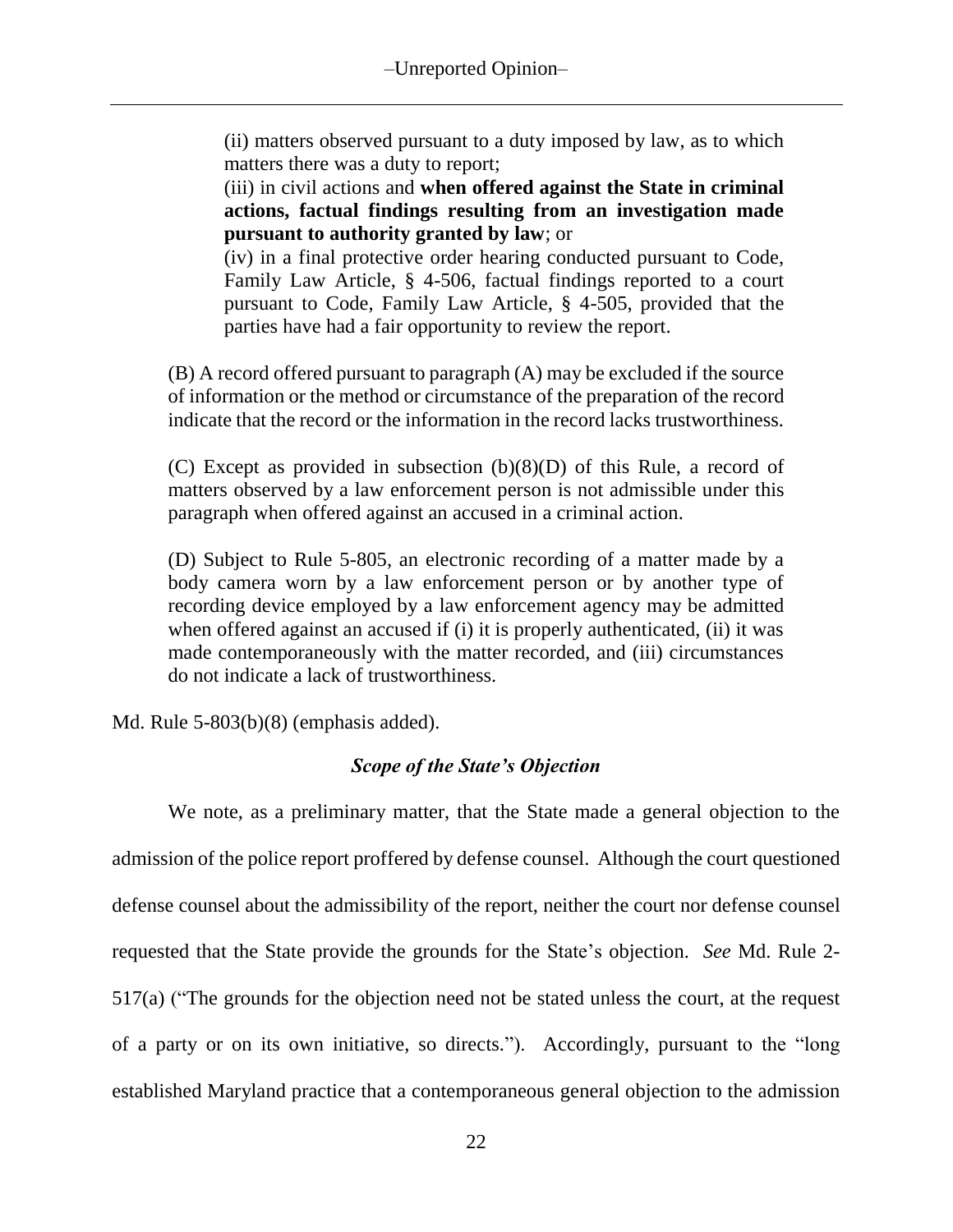of evidence ordinarily preserves for appellate review all grounds which may exist for the inadmissibility of the evidence[,]" *Boyd v. State*, 399 Md. 457, 475-76 (2007), we need not ignore the State's appellate argument that the police report was inadmissible because it contained double hearsay. *See id.* at 476 ("Under Rules 2-517, 4-323, 5-103(a)(1), and this Court's opinions, the only exceptions to the principle that a general objection is sufficient are where a rule requires the ground to be stated, where the trial court requests that the ground be stated, and 'where the objector, although not requested by the court, voluntarily offers specific reasons for objecting to certain evidence[.]'" (quoting *von Lusch v. State*, 279 Md. 255, 263 (1977))).

### *Admissibility of Police Reports under Rule 5-803(b)(8)*

Maryland Rule 5-805 requires that when "one or more hearsay statements are contained within another hearsay statement, each must fall within an exception to the hearsay rule in order not to be excluded by that rule." Accordingly, for a police report to be admissible under Rule 5-803(b)(8), the statements contained therein must also be admissible under a hearsay exception. *See Paydar v. State*, 243 Md. App. 441, 454 (2019).

Case law supports enforcement of this limitation when admitting police reports containing second-level hearsay. For example, in *Ali v. State*, the Court of Appeals recognized that portions of a written police report containing "direct sense impressions" which consist "not only what the officer sees, but also what the officer may hear, feel, taste, or smell"—may be admissible as a business record. 314 Md. 295, 303 (1988), *partially abrogated on other grounds by Nance v. State*, 331 Md. 549 (1993). The Court cautioned,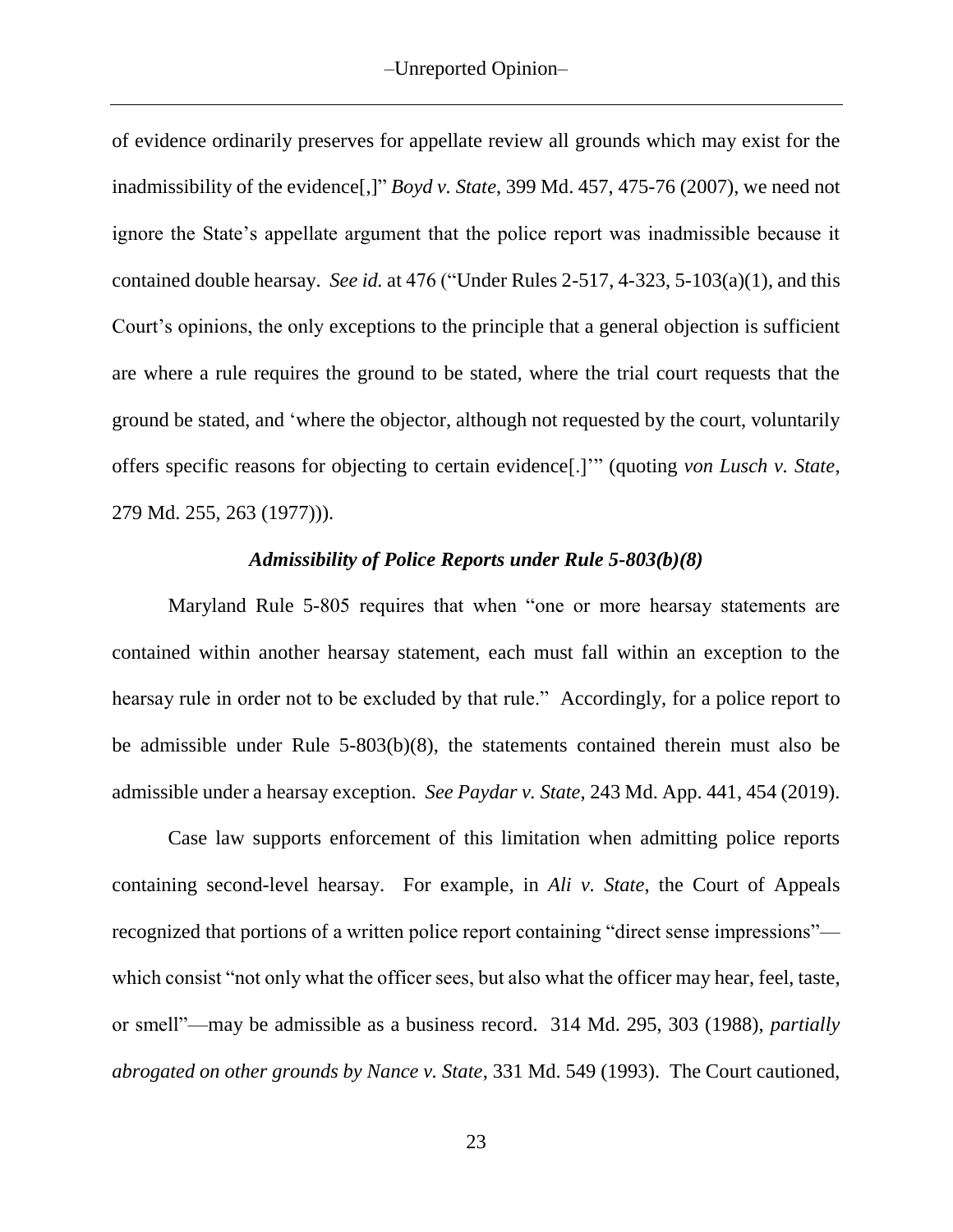however, that "[c]omplications arise when what is heard and recorded is the speech of another[,]" as those words, "because they may constitute second level hearsay, ought to be redacted from a report otherwise admissible." *Id.*Similarly, in *Paydar*, this Court held that a police officer's body camera footage, which included second-level hearsay in the form of statements from a witness at a crime scene, was not admissible under the specialized exception for such recordings in Rule 5-803(b)(8)(D), because each instance of hearsay within hearsay did not fit within its own exception. 243 Md. App. at 456-57. Likewise, in *Diggs & Allen v. State*, this Court affirmed the exclusion of a written police report containing hearsay statements made by a police officer who did not write the report. 213 Md. App. 28, 74-75 (2013), *aff'd on other grounds*, 440 Md. 643 (2014).

Officer Rose's report presents the same double hearsay problem. Officer Rose's observations and opinions, themselves, are out-of-court statements that qualify as firstlevel hearsay because they were offered for their truth, to prove what the officer observed and learned when he responded to Mr. Wesley's residence. And, those observations and conclusions were premised on second-level hearsay statements attributed to others and reported for the truth of assertions therein.

Officer Rose recounted Mr. Wesley's out of court statements about "people coming to his house" and being a witness to a homicide, then related statements by others as grounds for his conclusion that Mr. Wesley's fears were unfounded and reflected his mental state rather than his actual experiences. The statement attributed to homicide detective "Vaughan," that "there was no record of Jamel [sic] Wesley as a witness or of

24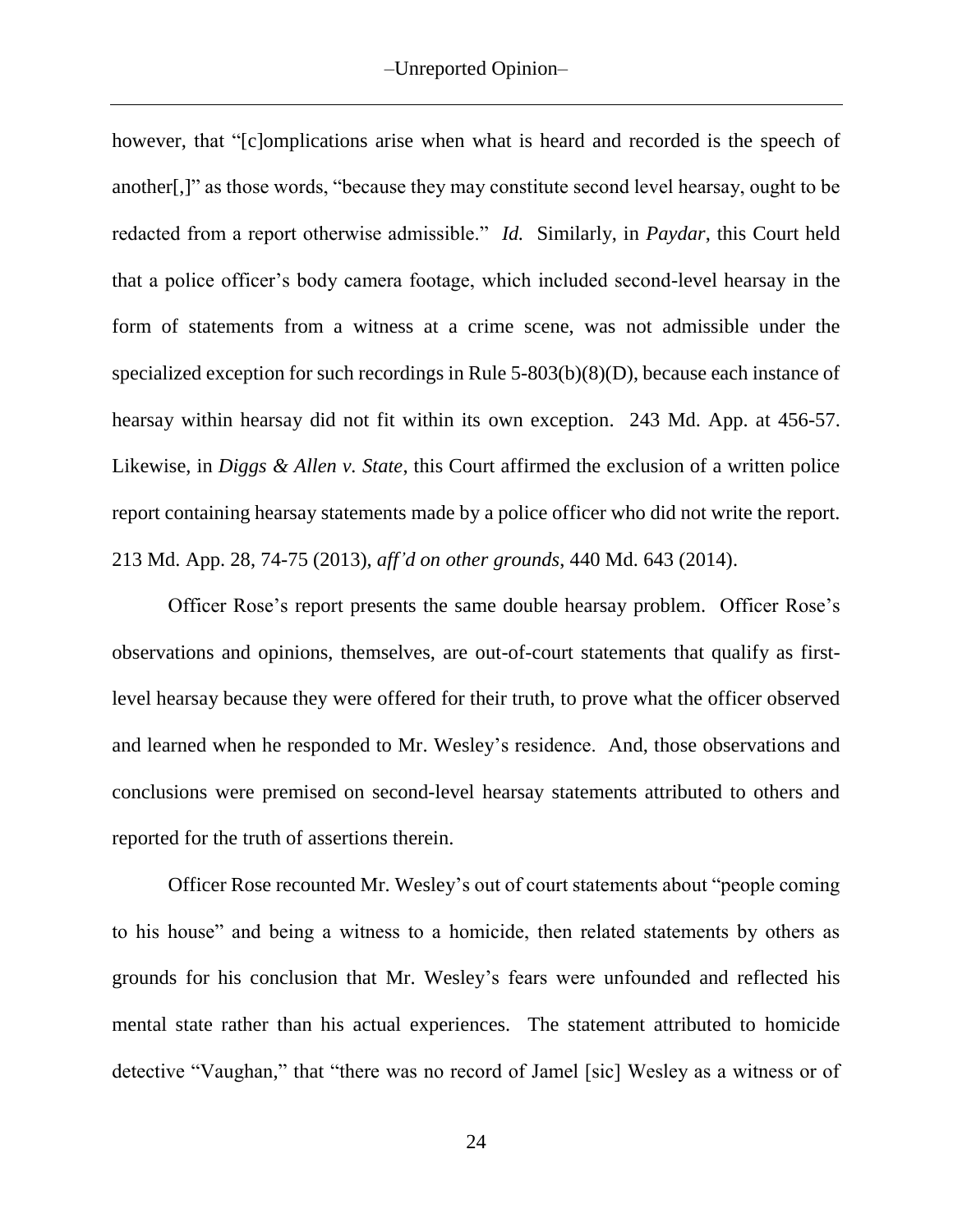the homicide that Mr. Wesley alleged to have occurred[,]" was cited for its truth, i.e., as factual support for discounting Mr. Wesley's statement that he was being targeted because he witnessed a murder. Likewise, Officer Rose reported that CitiWatch "operator Baker" found nothing in the surveillance footage he reviewed to support Mr. Wesley's claims that he and his residence had been targeted, but supplied no supporting information about the locations and times of the reviewed footage. Officer Rose also recounted, for their truth, the statements by Mr. Wesley's girlfriend and her mother, regarding Mr. Wesley's behavior over "the last few days[,]" i.e., as support for his conclusion that Mr. Wesley was making "no sense" and possibly "paranoid," because the only people around him were his girlfriend and her mother.

When viewed in context, it is clear that Officer Rose relied on the truth of such second-level hearsay in making his own hearsay statements about Mr. Wesley's "mental crisis." In turn, defense counsel sought to admit Officer Rose's report for the truth of such first- and second-level hearsay, in order to prove that Mr. Wesley was not credible, because he had been hospitalized days before he testified against Mr. Morris, for an acute episode of paranoia premised on unfounded fears that unnamed people were out to harm him. Indeed, admitting the police report would have presented that narrative to the jury, opening the door for the prosecution to present Mr. Wesley's counter-narrative that he suffered an "anxiety attack" as a result of threats by Mr. Morris's associates via phone and in person at his residence. Accordingly, we conclude the trial court did not err in excluding the report due to the presence of foregoing hearsay within hearsay.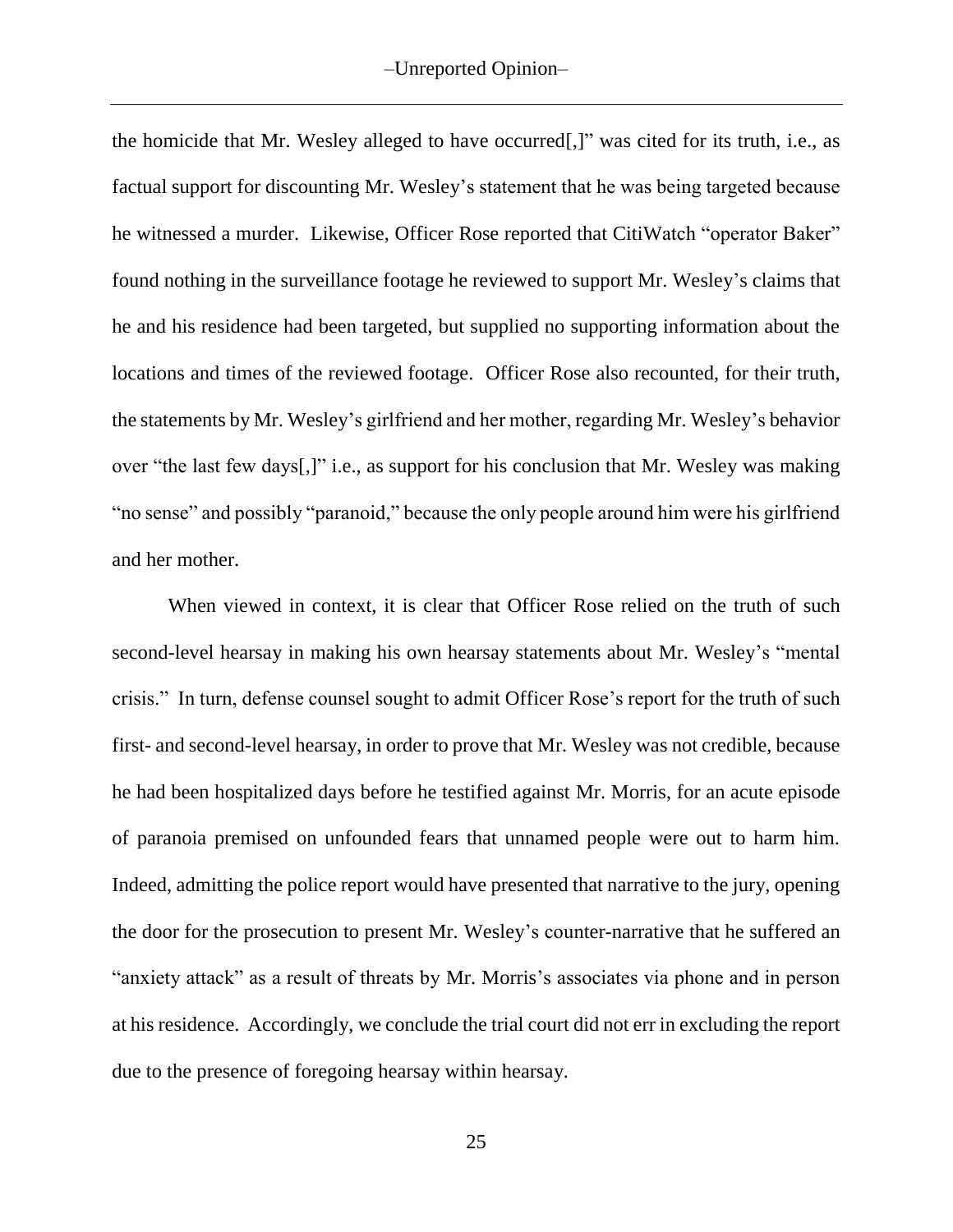Furthermore, we conclude that the court correctly excluded Officer Rose's report on the basis that it did not "squarely fit[] within the public record and report exception of the hearsay rules." As set out above, the defense reasoned that, Officer Rose, as a police officer performing law enforcement duties, was "authorized by law to file an emergency petition and then has to make factual findings" in support of that petition. As counsel construed this scenario, "the responding officer investigates Mr. Wesley's assertions and reports, checks the cameras, determines that no assault had occurred, determines that people that Mr. Wesley thought were threatening him were, in fact, his girlfriend and his girlfriend's mother, makes factual findings concerning the demeanor and the mental state of Mr. Wesley."

The trial court rejected that characterization of the officer's duties and report, finding that "[p]erhaps parts of" the report were admissible, but the officer was "not somebody authorized by law to make that conclusion" about Mr. Wesley's mental condition. Referencing the statutory scheme governing emergency petitions, the court explained that an officer, or a civilian, who "may have a concern about somebody's mental health" could make a referral to a commissioner, who would then submit the referral to a magistrate or judge "with jurisdiction" to make the ultimate factual finding. But, the court articulated, "the police officer or the civilian is not making a factual finding."

The Court of Appeals recognized the public records exception to the hearsay rule in 1985, in *Ellsworth v. Sherne Lingerie, Inc.*, 303 Md. 581, 612 (1985). The Court emphasized that "the term 'factual findings' will be strictly construed and that *evaluations*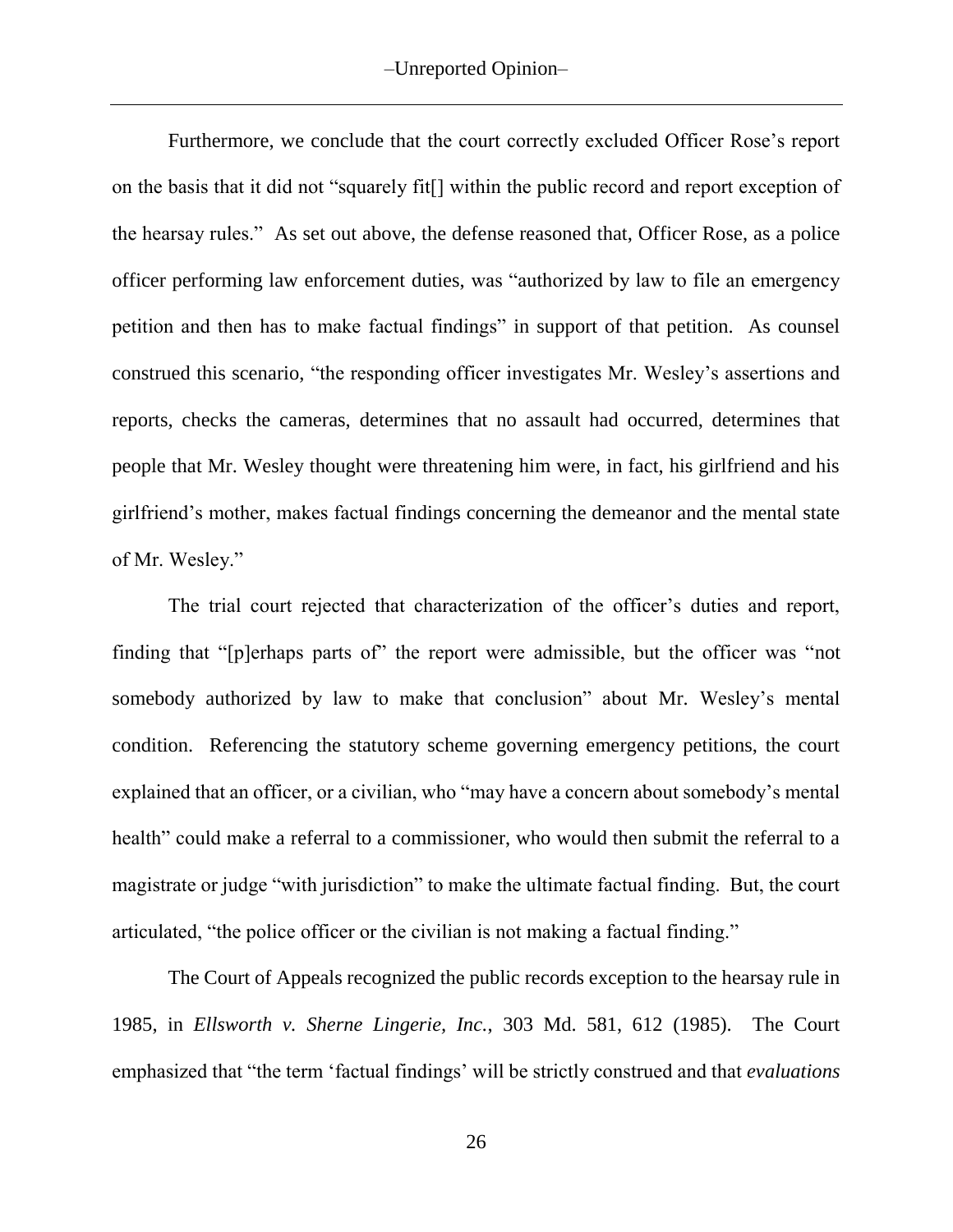*or opinions* contained in public reports will not be received unless otherwise admissible under this State's law of evidence." *Id.* (emphasis added). Subsequently, the Supreme Court, in *Beech Aircraft Corp. v. Rainey*, interpreted broadly the term "factual findings" in the analogous federal exception to the hearsay rule for public investigatory reports, Federal Rule of Evidence 803(8)(C), holding that "factually based conclusions or opinions are not on that account excluded from the scope of Rule 803(8)(C)." 488 U.S. 153, 162 (1988). Significantly, a Committee note to Maryland Rule 5-803(8) specifies that Maryland's codification of the public records exception "does not mandate following the interpretation of the term 'factual findings' set forth in *Beech Aircraft Corp. v. Rainey*, 488 U.S. 153 (1988)." The Court of Appeals has yet to address the conflict between *Ellsworth* and *Beech Aircraft Corp.* Under *Ellsworth*, Officer Rose's report would not be admissible under the public records exception, as it consists of his evaluations and opinions of Mr. Wesley. An examination of the statutory framework governing emergency petitions provides further clarity on the admissibility of the report at issue in this case.

In determining that the police officer's report did not constitute "factual findings" within the scope of the public records and reports exception to the rule against hearsay, the trial court in this case astutely discussed the procedures governing emergency petitions. Neither party's brief to this Court includes any analysis of the statutory framework governing emergency petitions. We explore that statutory scheme next and conclude that the trial court correctly construed and applied Rule  $5-803(b)(8)(A)(iii)$  in the instant case in light of the procedures for emergency evaluations.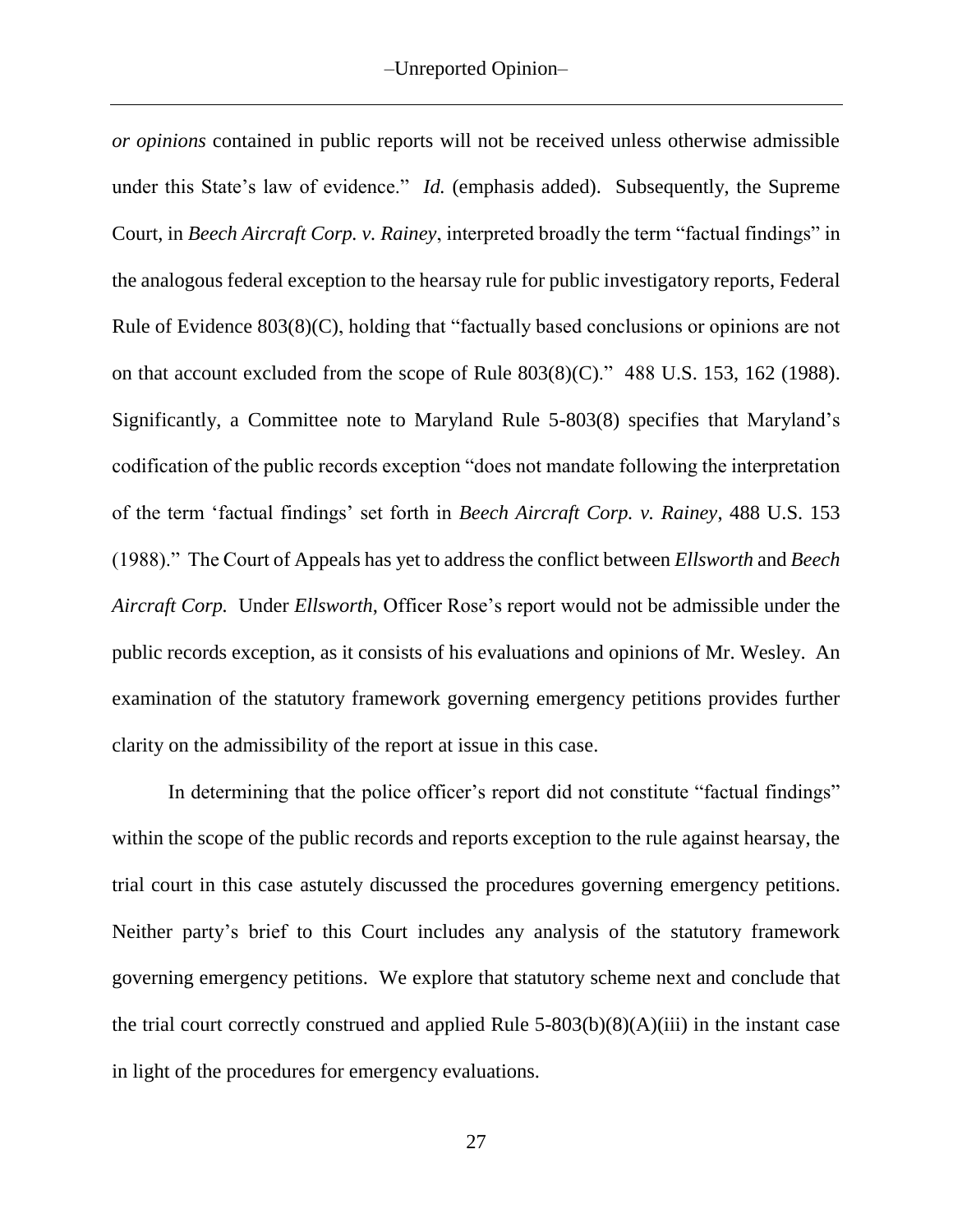Part IV of Subtitle 6 of Title 10 of Maryland Code (1982, 2015 Repl. Vol.), Health-

General Article ("HG")<sup>7</sup> establishes standards and procedures for emergency evaluation of

an individual's mental health:

Peace officers and other enumerated professionals may make a "petition for emergency evaluation" of an individual. HG § 10-622(b). The petition may be made if the petitioner believes that the individual has a mental disorder and "presents a danger to the life or safety of the individual or of others." HG  $\S$  10-622(a). Once lawfully executed, the petition is presented to a peace officer, who is authorized to transport the individual against his or her will "to the nearest emergency facility." HG § 10-624(a). "If the petition is executed properly, the emergency facility shall accept the emergency evaluee." HG § 10-624(b)(1). An "emergency facility" is one that the Department of Health ("Department") "designates, in writing, as an emergency facility," and "includes a licensed general hospital that has an emergency room." HG § 10-620(d).

Within six hours of the individual's arrival at the emergency facility, "a physician shall examine the emergency evaluee, to determine whether the emergency evaluee meets the requirements for involuntary admission." HG § 10-624(b)(2). If the evaluee does not meet the requirements for involuntary admission, the emergency facility "shall" release the individual unless the individual requests voluntary admission. HG § 10-624(b)(3). "An emergency evaluee may not be kept at an emergency facility for more than 30 hours." HG § 10-624(b)(4).

*In re J.C.N.*, 460 Md. 371, 376-77 (2018). *See also J.H. v. Prince George's Hosp. Ctr*.,

233 Md. App. 549, 582-84 (2017) (reviewing the statutory framework governing petitions

for emergency evaluations and involuntary admissions).

 $7$  Various sections of Subtitle 6, Part IV were amended subsequent to Officer Rose's report and Mr. Wesley's evaluation. We cite to the versions of the statutes in effect at the time of Mr. Morris's trial in June 2018, when the judge ruled on the admissibility of the report.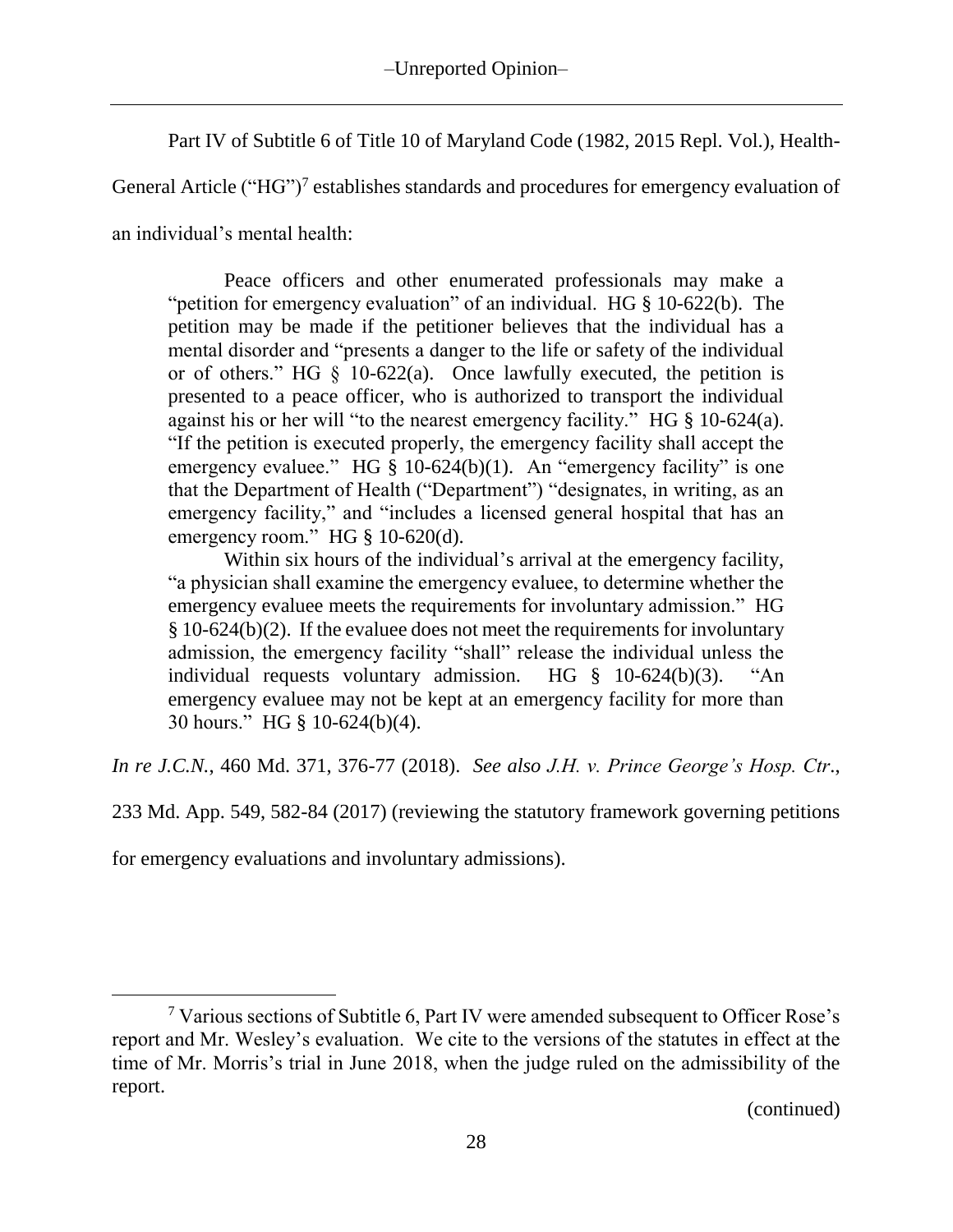As is pertinent to this appeal, a "petition for emergency evaluation of an individual may be made by  $\dots$  [a] peace officer<sup>[8]</sup> who personally has observed the individual or the individual's behavior[.]" HG  $\S$  10-622(b)(1)(ii). A peace officer making a petition for emergency evaluation "may base the petition on: . . . [t]he examination or observation; or . . . [o]ther information obtained that is pertinent to the factors giving rise to the petition." HG § 10-622(b)(2). The petition for emergency evaluation shall, among other requirements,

> (vi) Contain **a description of the behavior and statements of the emergency evaluee or any other information that led the petitioner to believe that the emergency evaluee has a mental disorder and that the individual presents a danger to the life or safety of the individual or of others**; and

> (vii) Contain any other facts that support the need for an emergency evaluation.

HG § 10-622(c)(1) (emphasis added).

A petitioner who is not a peace officer or one of the professionals designated in § 10-623(a) must present the petition to the court for immediate review. HG § 10-623. If the court finds that there is "probable cause to believe that the emergency evaluee has shown the symptoms of a mental disorder and that the individual presents a danger to the life or safety of the individual or of others[,]" then the court shall endorse the petition. HG

<sup>&</sup>lt;sup>8</sup> "Peace officer' means a sheriff, a deputy sheriff, a State police officer, a county police officer, a municipal or other local police officer, or a Secret Service agent who is a sworn special agent of the United States Secret Service or Department of Homeland Security authorized to exercise powers delegated under 18 U.S.C. § 3056." HG § 10-620(f).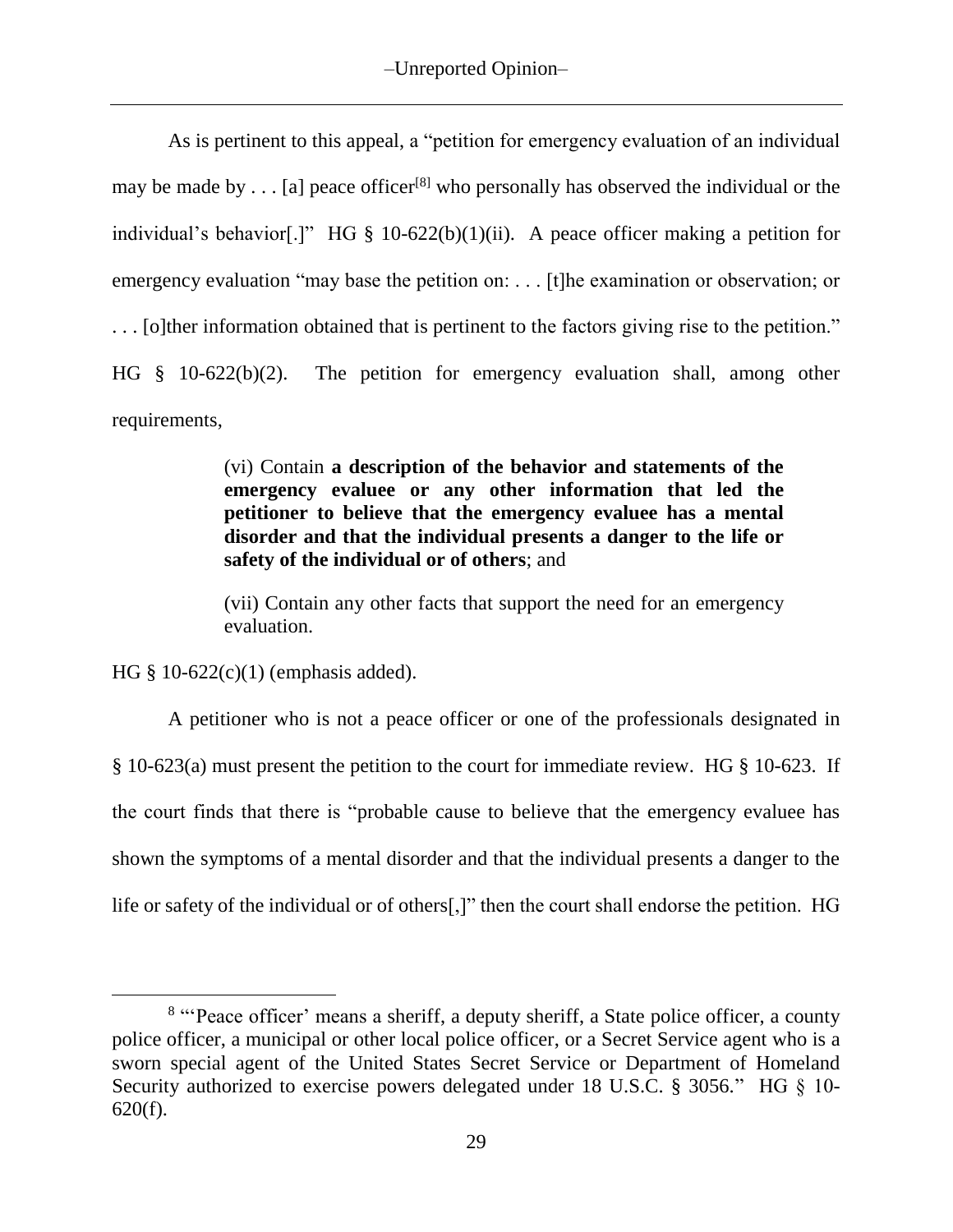§ 10-623(b). When, as in this case, an emergency petition is lawfully executed by a "peace officer," the emergency evaluee may be taken directly to a hospital without obtaining an independent review by a judicial or designated medical/mental health professional. HG § 10-624. *See also J.C.N.*, 460 Md. at 376 (explaining that a peace officer "is authorized to transport the individual against his or her will 'to the nearest emergency facility'").

Once a peace officer has transported an emergency evaluee to the nearest emergency facility, the General Assembly has mandated an immediate medical review by a physician, which in turn may trigger judicial review. Section 10-624 governs these circumstances,

providing:

## (a)(1) **A peace officer shall take an emergency evaluee to the nearest emergency facility if the peace officer has a petition under Part IV of this subtitle that:**

(i) Has been endorsed by a court within the last 5 days; or

(ii) **Is signed and submitted by a** physician, psychologist, clinical social worker, licensed clinical professional counselor, clinical nurse specialist in psychiatric and mental health nursing, psychiatric nurse practitioner, licensed clinical marriage and family therapist, health officer or designee of a health officer, or **peace officer**.

\* \* \*

(b)(1) If the petition is executed properly, the emergency facility shall accept the emergency evaluee.

(2) **Within 6 hours after an emergency evaluee is brought to an emergency facility, a physician shall examine the emergency evaluee, to determine whether the emergency evaluee meets the requirements for involuntary admission.**

(3) **Promptly after the examination, the emergency evaluee shall be released unless the emergency evaluee:**

(i) **Asks for voluntary admission; or**

(ii) **Meets the requirements for involuntary admission.**

(4) An emergency evaluee may not be kept at an emergency facility for more than 30 hours.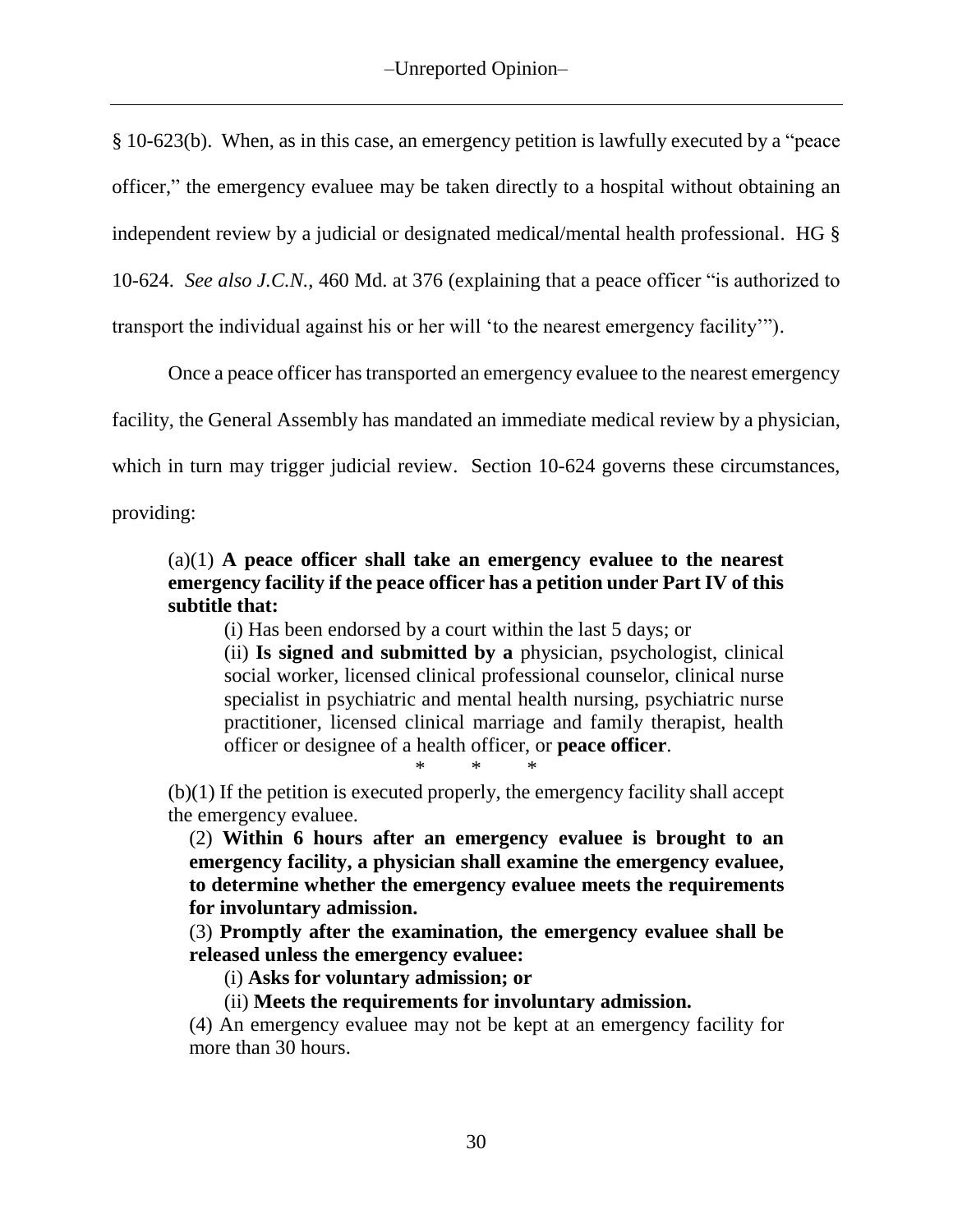HG § 10-624 (emphasis added). Procedural requirements governing subsequent proceedings for an involuntary admission of an emergency evaluee are set forth in HG § 10-625 and related regulations. *See J.H.*, 233 Md. App. at 583-84.

Pertinent to the analysis of the hearsay question before us, under the statute governing emergency petitions, once a police officer submits a supporting petition for an emergency evaluation and brings an individual to a hospital, the officer transfers responsibility for that individual to a physician, whose immediate independent medical examination—made within six hours—becomes the basis for factual findings about the individual's mental condition. The role of the police officer is to transport the individual and report what caused the officer to do so. Thus, a petition for an emergency evaluation made pursuant to HG § 10-622 sets forth information to be considered by the physician who is required to conduct an evaluation and determine whether involuntary admission is warranted.

The trial court correctly concluded that a transporting officer's petition contains information pertinent to whether an emergency evaluation should be conducted, but such information does not amount to the "factual findings" by a person authorized to conduct an emergency evaluation. In the language of the statute, such a report represents the officer's "description of the behavior and statements of the emergency evaluee" and the officer's account of "other information" that led the officer to believe that an emergency evaluation was necessary. *See* HG § 10-622.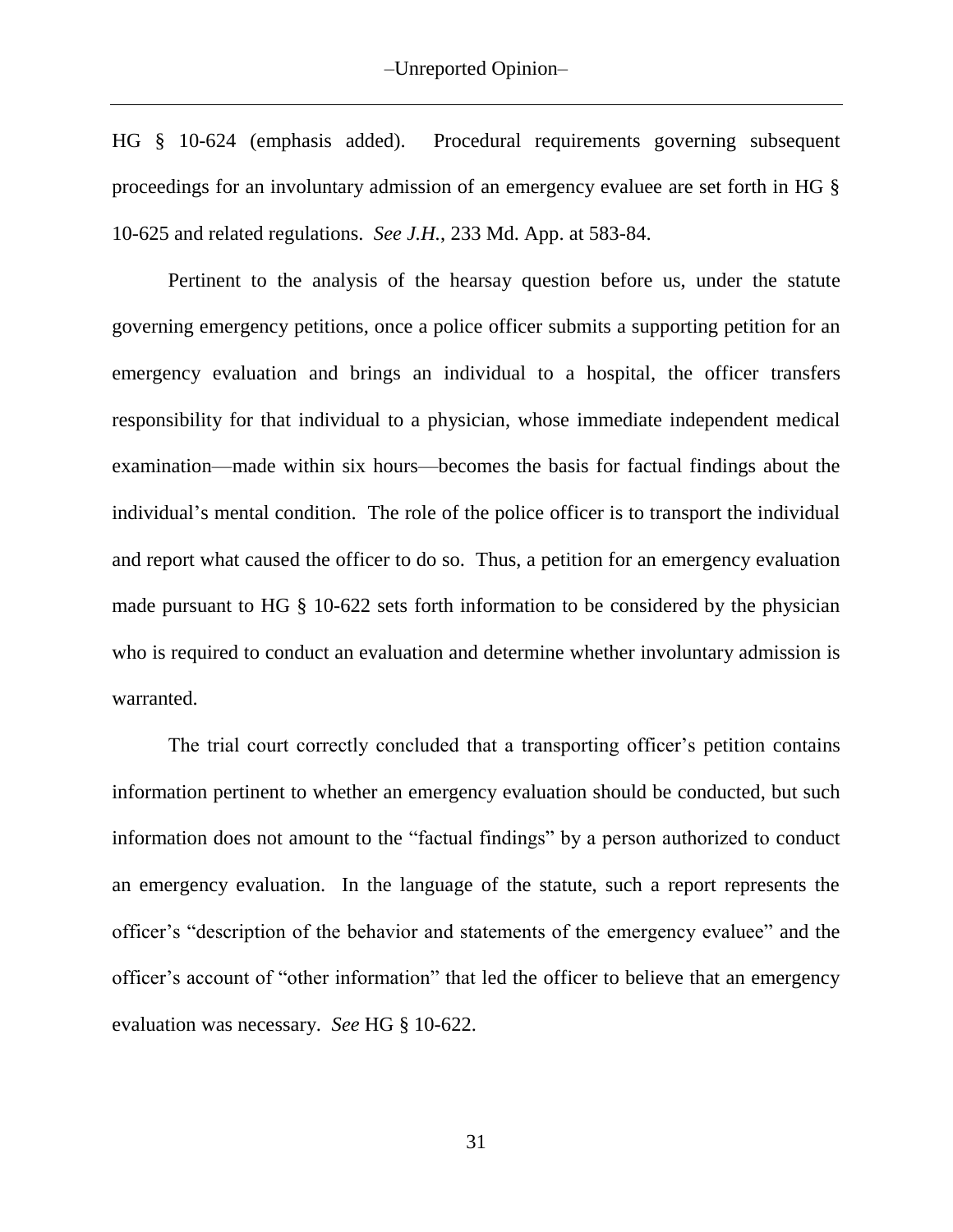We agree that under this statutory scheme, a petition for emergency evaluation completed by a police officer relating concerns for the mental welfare of an individual does not necessarily contain "factual findings" that are automatically admissible under the hearsay exception for public records and reports. Because a police officer's role in the statutory scheme governing emergency evaluations is to report and transport, so that a physician can make the factual findings necessary to proceed with such an evaluation, the trial court did not err in ruling that Officer Rose's incident report in this case—replete with double hearsay and little if any direct observations by Officer Rose<sup>9</sup>—was not admissible under the hearsay exception for "factual findings resulting from an investigation made pursuant to authority granted by law[.]" Further, we note that Mr. Wesley testified over two days during the trial, and defense counsel did not seek to question Mr. Wesley about his hospitalization, nor did counsel call Officer Rose to testify as to his interaction with Mr. Wesley. *See Diggs & Allen*, 213 Md. App. at 75-76 ("[Appellant] cannot now cry foul

 $\overline{a}$ 

<sup>9</sup> Mr. Morris contends that "[e]ven if statements by [Mr.] Wesley's girlfriend, Detective Vaughn, and the [CitiWatch] operator were inadmissible on hearsay-withinhearsay grounds, the rest of the report, which contains these factual findings, was admissible." Our review of the report indicates that, without the statements made by other individuals, all that remains is Officer Rose's observation that "Mr. Wesley had the door locked but eventually opened it" and "Mr. Wesley was sweating heavily and foaming at the mouth and making no sense with his statements." Although this portion of the report does not present a double hearsay issue, because the observations have no context in the absence of the hearsay-within-hearsay statements, we assume the trial court correctly determined that their admission would have confused the jury. *See Williams v. State*, 416 Md. 670, 698 n.11 (2010) (explaining that the trial court retains discretion to exclude admissible hearsay evidence because, "[u]nder Rule 5-403, the court may exclude evidence that has 'probative value . . . substantially outweighed by the danger of unfair prejudice, confusion of the issues, or misleading the jury[.]'")